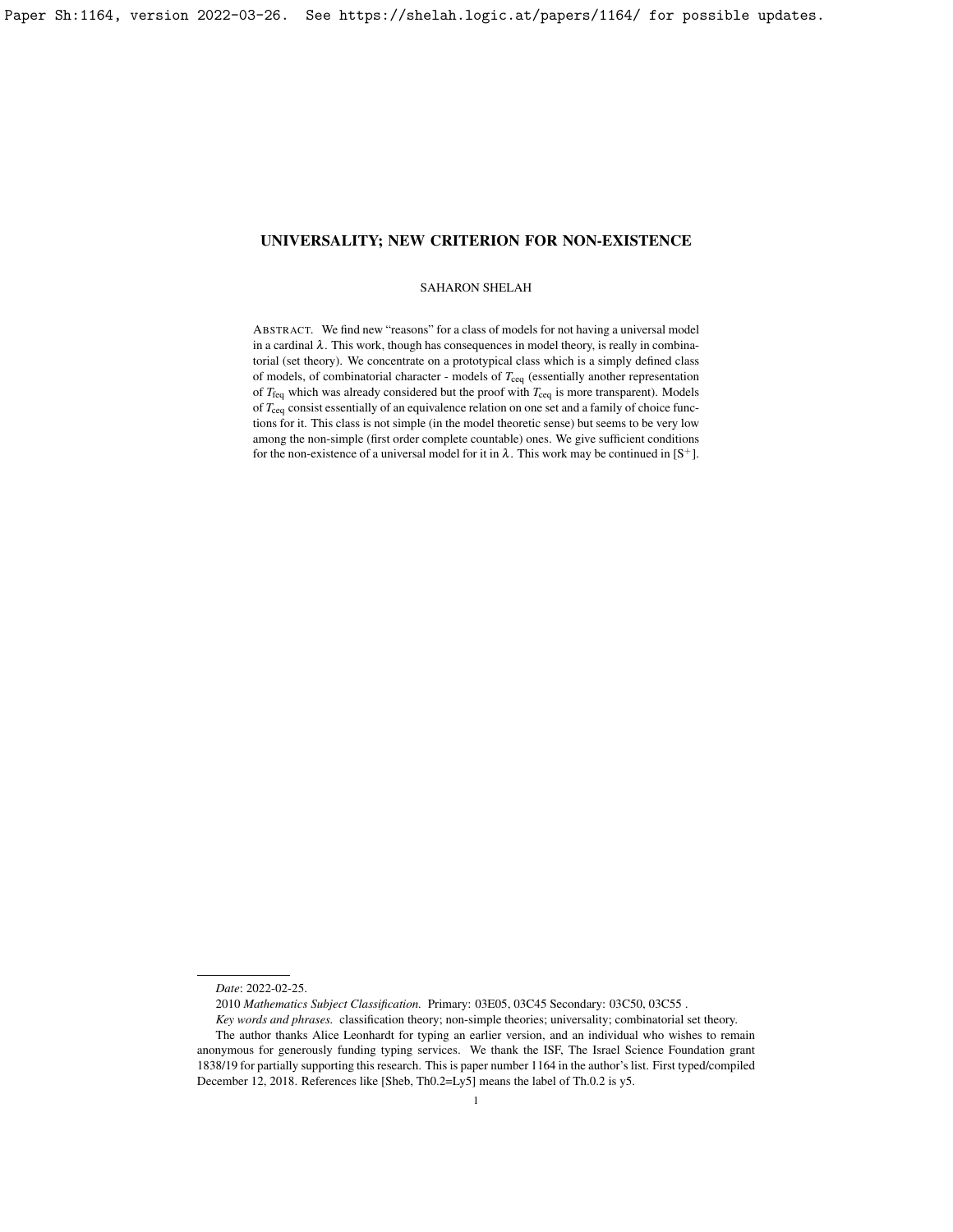# Annotated Content

- §0 Introduction, (labels z,w), pg[.3](#page-2-0)
- §1 For Mahlo cardinals, (label a), pg[.6](#page-5-0)
- §2 On Successor Cardinals and Club Guessing, (label b), pg[.11](#page-10-0)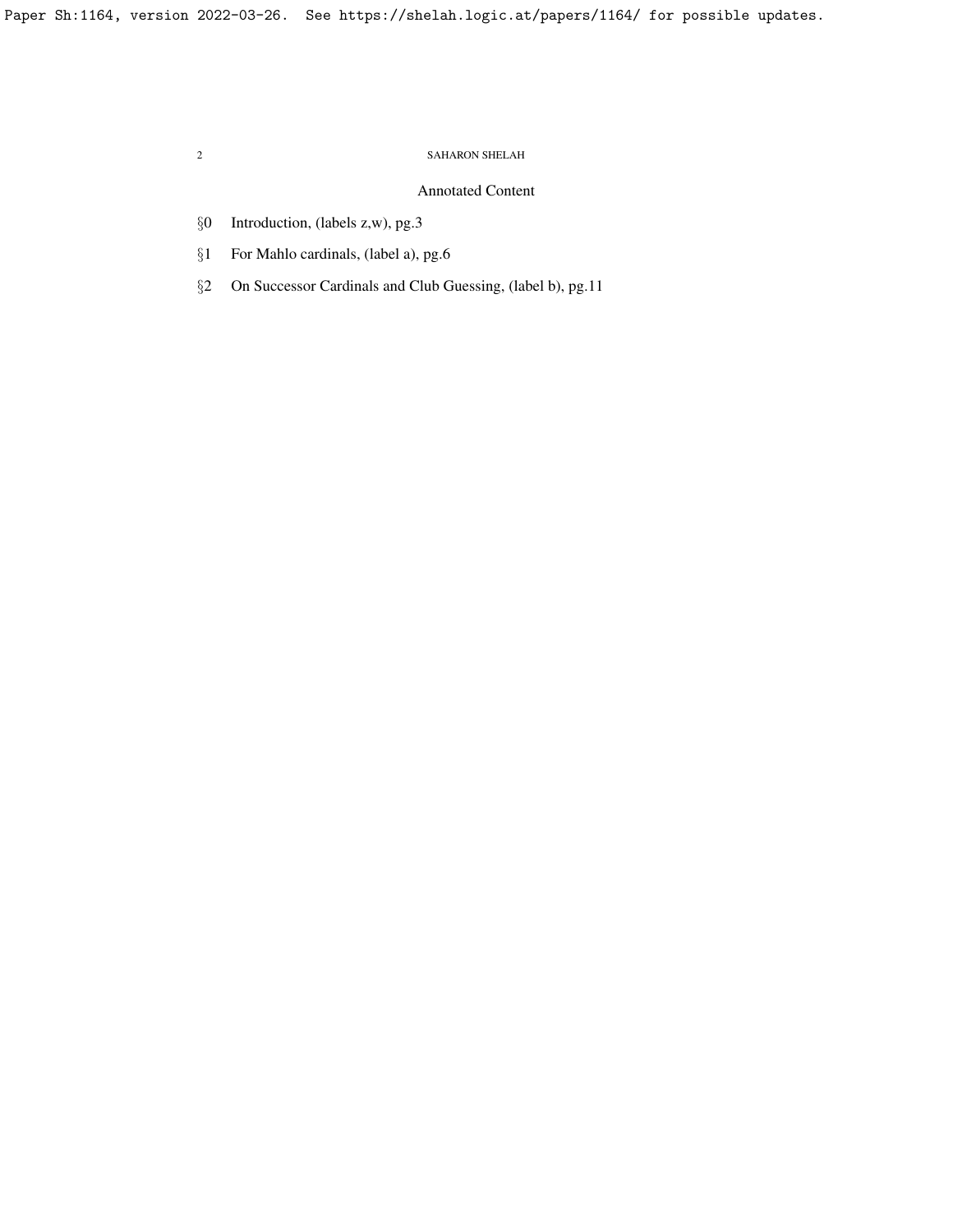# § 0. INTRODUCTION

<span id="page-2-0"></span>On a recent survey on the universality spectrum see [\[She21\]](#page-23-2), an earlier survey is [Dža05]; there have been several advances meanwhile (and this is one of the advances after [\[She21\]](#page-23-2)). See also [\[She20\]](#page-23-4), noting the example there works also for  $\mu^+$  <  $2^{\mu}$  whenever  $\mu$  is a strong limit singular. The problem for general first order theories is a model theoretic one, but specific examples are combinatorial set theoretic ones (and serve as proto-types for suitable families of theories); so combinatorialists may ignore model theoretic notions like "*T* is simple, has the tree property, is TP2", and consider only the concrete universal theories considered; so ignore [1.4](#page-6-0) (1),(2) and their proof. Here we concentrate on the theory  $T_{\text{ceq}}$ , which we considered as a proto-typical "minimal" non-simple *T*, so are expecting it (under  $\leq$ <sub>univ</sub>) to be low, so is it (like  $T_{\text{feq}}$ , see below), NSOP<sub>1</sub>, see [\[She93b\]](#page-23-5), [\[DS04b\]](#page-23-6), [\[SU08\]](#page-23-7), [\[CR16\]](#page-23-8), [\[KR20\]](#page-23-9), [\[KR18\]](#page-23-10)). True, there were non-existence results near a strong limit singular cardinal (see on the  $T_{\text{fea}}$  in [\[She93b\]](#page-23-5), generalizing it the oak property [\[DS06\]](#page-23-11), [\[She17,](#page-23-12) §3]), but there were weak consistency results on existence (see [\[She93b\]](#page-23-5), [\[DS04a\]](#page-23-13)). We had considered *T*feq, a prototypical example of such theories, now *T*ceq is essentially equivalent to it for our aims, see  $1.4(3)$ , (4) but  $T_{\text{ceq}}$  seem more transparent; we intend to deal with "to what family of *T*'s versions of our proof apply, in particular, NTP<sub>2</sub> and non-simple" elsewhere.

We have hoped/expected that for the  $\lambda > \mu = \mu^{1/4}$  but  $\lambda = \mu^{1/4} < 2^{\mu}$  we shall have consistency results for theories like  $T_{\text{feq}}$  and the class of triangle free graphs, [\[PS\]](#page-23-14) and hopefull [\[Shec\]](#page-23-15).

We first give a case with stronger set theoretic assumptions, but more transparent proof in §1. In §2 we give such proof under reasonable set theoretic assumptions, (close to the so called club guessing) but then have to consider finer points in combinatorial set theory on guessing clubs. Elsewhere we hope to have relevant complimentary consistency (see [\[PS\]](#page-23-14)) and families of theories.

A priory we think that  $T_{\text{tfg}}$ , the theory of triangle free graphs, is "more complicated" then  $T_{\text{feq}}$ ,  $T_{\text{ceq}}$ , but now have doubts.

We thank Mark Poór and an anonymous referee for doing much to improve the paper.

*Question* 0.1. 1) Does §1 apply to more theories than in §2?

2) Can we characterize the dividing line? Simple/non-simple in our context.

3) Does it help to have:

(\*) for some  $\mu, \mu < \lambda < 2^{\mu}$  there is no  $\mathscr{A} \subseteq [\lambda]^{\lambda}$  which is  $\mu$  – AD of cardinality  $> \lambda$ ?

This would justify the use of  $\mu$  – AD family  $\mathscr{A} \subseteq [\lambda]^{\lambda}$  in some consistency results, see [\[She90\]](#page-23-16), [\[PS\]](#page-23-14), see below.

# Discussion 0.2. Note that:

 $\exists$  if  $2 < n \leq \omega, \theta \leq \mu \leq \lambda < 2^{\theta}, \lambda \rightarrow [\mu]_{\theta}^{< n}$  and we let  $T_n$  be the theory "{ $P_k$  is an irreflexive asymmetric *k*-place relation":  $k < n, k \ge 2$ } and  $T_n$  has a universal model  $M_*$  in  $\lambda$  then there is a  $\mu$ -disjoint  $\mathscr{A} \subseteq [\lambda]^{\lambda}$  of cardinality  $2^{\theta}$ .

[Why? Without loss of generality the universe of  $M_*$  is  $\lambda$ . Let  $c : [\lambda]^{< n} \to \theta$  witness  $\lambda \to [\mu]_{\theta}^{ and for  $u \subseteq \theta$  let  $M_u = (\lambda, \dots, P_k^{M_u}, \dots)_{k \in [2,n)}$  where  $P_k^{M_u} = \{\eta \in {}^k \lambda : \eta \text{ is } \lambda \leq \eta \}$$ with no repetitions and  $c(Rang(\eta)) \in u$ . So there is an embedding  $f_u$  of  $M_u$  into  $M_*$ ; now  $\langle A_u = \{pr(\alpha, f_u(\alpha) : \alpha < \lambda\} : u \subseteq \theta \rangle$  is a family as promised when pr is a pairing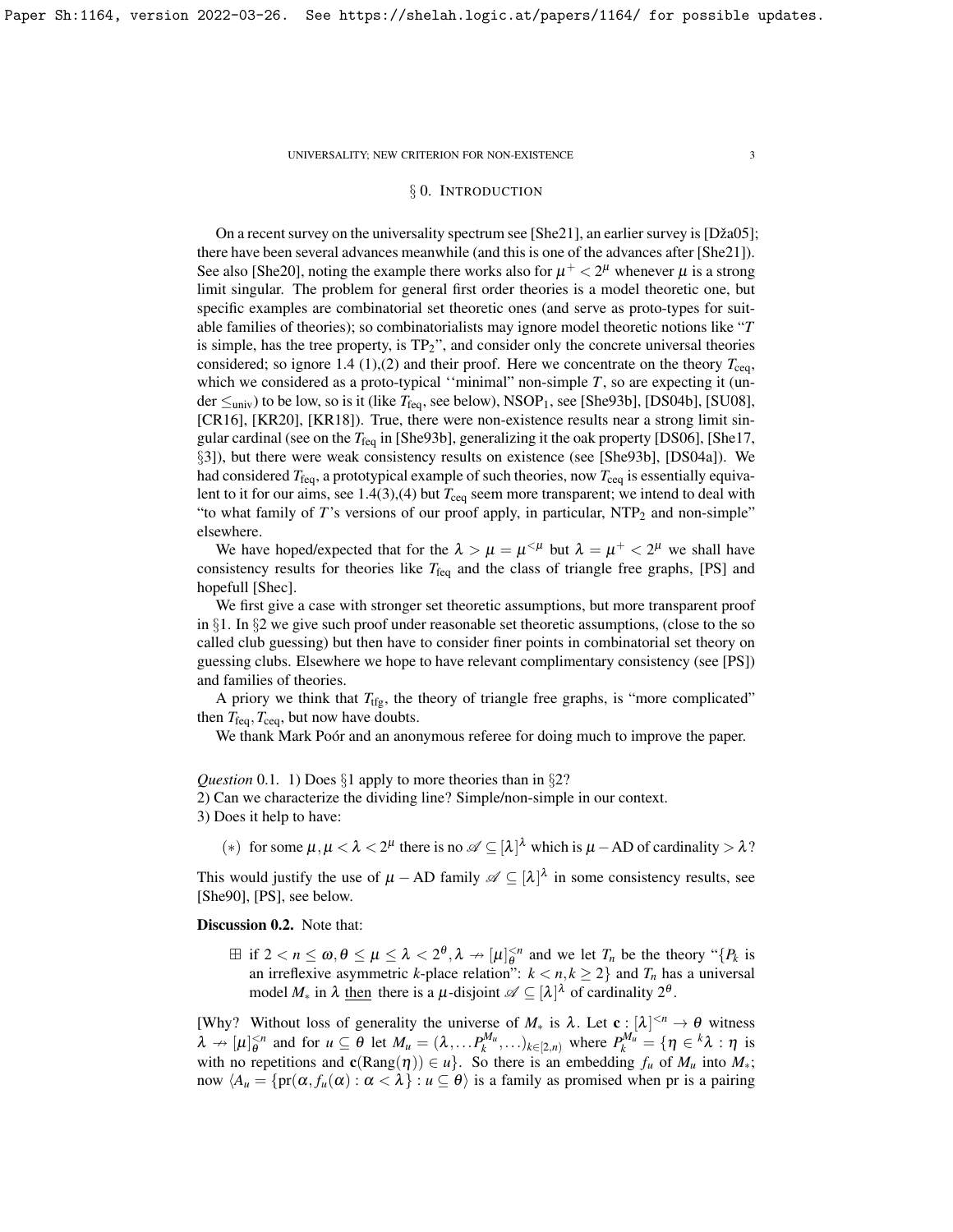function on  $\lambda$ . Why? If  $A_{u_1} \cap A_{u_2}$  has cardinality  $\geq \mu$  and  $u_1 \neq u_2$  then (letting  $B = \{ \alpha <$  $\lambda$ :  $f_{u_1}(\alpha) = f_{u_2}(\alpha)$ }) without loss of generality  $u_1 \nsubseteq u_2$  and  $c \mid B$  omits any member of  $u_1 \setminus u_2$ . The rest is left to the reader.]

# $\S$  0(A). Preliminaries.

*Notation* 0.3. 1) *T* is a theory with vocabulary  $\tau_T = \tau(T)$  and is a first order, if not said otherwise.

2)

- (a) EC<sub>*T*</sub> =  ${M : M \text{ a model of } T}$ ,
- (b)  $EC_T(\lambda) = \{M \in EC_T : M \text{ of cardinality } \lambda\},\$
- (c)  $EC_T(\lambda!) = \{M \in EC_T : M \text{ has universe } \lambda\},\$
- (d) for a set *A* of ordinals and ordinal  $\alpha$  let  $\operatorname{succ}_A(\alpha)$  be  $\min\{\beta \in A : \beta > \alpha\}.$

3) Let pr be be an (easily computable) pairing function on ordinals such that for  $\alpha, \beta$  we have  $pr(\alpha, \beta) < \max{\{\omega, \alpha + |\alpha|, \beta + |\beta|\}}$ .

# Convention 0.4. 1)

- (A) If *T* is a f.o. theory not complete (like  $T_{\text{ceq}}^0$ ,  $T_{\text{feq}}^0$ , usually universal), <u>then</u> embedding are the usual ones, (on  $EC_T$ ) and  $\subseteq$ *T* (on  $\dot{EC_T}$ ) means  $\subseteq$  and we assume  $\dot{EC_T}$ has amalgamation and JEP.
- (B) If *T* is complete, then embeddings are elementary (on  $EC_T$ ) and  $\subseteq_T$  means  $\prec$  on  $EC_T$ .
- (C) We say *f* is a *T*-embedding of *M* into *N* or  $f : M \longrightarrow T N$  when *M*, *N* are models of *T*, *f* embed *M* into *N* and  $f(M) \subseteq T N$ .

1A) In any case we always assume *T* has JEP (for  $\subseteq$ *T* of course).

2) If  $\Delta \subseteq \mathbb{L}(\tau)$  (such that *T* has JEP under  $\Delta$ −embedding) then univ<sub>*T*, $\Delta$ </sub>( $\lambda$ ) is the minimal  $\chi$  such that there is a sequence *M* which is a  $(\lambda, T, \Delta)$ -universal sequence which means:

- (a)  $\overline{M} = \langle M_{\alpha} : \alpha < \chi \rangle$  is a sequence of models of *T*,
- (b) each  $M_{\alpha}$  is of cardinality  $\lambda$ ,
- (c) for every model *M* of *T* of cardinality λ there is a ∆-embedding of *M* into some  $M_{\alpha}$ , see below.

3) For given *T*,∆ as above and models *M*,*N* of *T*, we say *f* is a ∆-embedding of *M* into *N* when:

- (a) *f* is a function from *M* into *N*,
- (b) if  $\varphi(x_0,\ldots,x_{n-1}) \in \Delta$  and  $a_0,\ldots,a_{n-1} \in M$  and  $M \models \varphi[a_0,\ldots,a_{n-1}]$  then  $N \models$  $\varphi[f(a_0),..., f(a_{n-1})],$
- (c) so *f* is one-to-one when  $(x \neq y) \in \Delta$ .

4) For *T*,  $\Delta$  as above in part (2) we may omit  $\Delta$  when:

- (a) *T* is complete,  $\Delta = \mathbb{L}(\tau_T)$ , all first order formulas,
- (b) *T* not complete,  $\Delta$  the set of quantifier free formulas in  $\mathbb{L}(\tau)$ .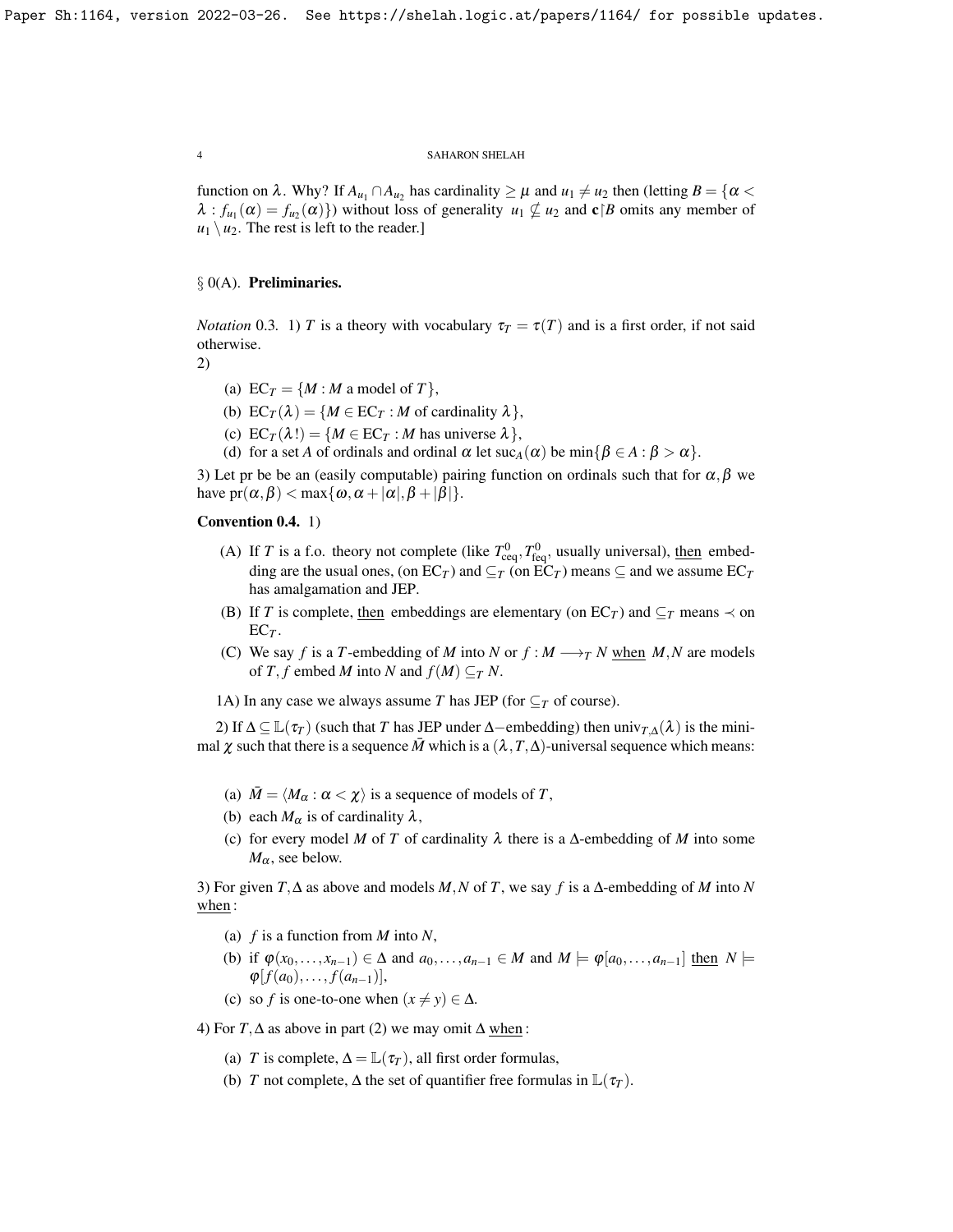5) We may write at, ep for  $\Delta_{\text{at}(T)} = {\phi \in \mathbb{L}(\tau_T) : \phi \text{ is atomic}}$ ,  $\Delta_{\text{ep}(T)} = {\phi \in \mathbb{L}(\tau_T) : \phi \text{ is atomic}}$ existential positive} respectively. We may write  $\tau$  instead of *T*. We may write  $\varphi$  instead  $\Delta = {\varphi}$  and  $\pm \varphi$  instead  $\Delta = {\varphi, \neg \varphi}$ .

*Notation* 0.5. 1) Let  $\alpha, \beta, \gamma, \delta, \varepsilon, \zeta, \xi, i, j$  denote ordinals.

2) Let  $\kappa, \lambda, \mu, \chi, \partial, \theta, \Upsilon$  denote cardinals, infinite if not said otherwise.

3) Let  $k, \ell, m, n$  denote natural numbers.

4) Let  $\varphi, \psi, \vartheta$  denote formulas, f.o. if not said otherwise.

5) For  $\lambda > \kappa$  regular cardinals let  $S^{\lambda}_{\kappa} = \{ \delta < \lambda : \text{cf}(\delta) = \text{cf}(\kappa) \}$  and  $S^{\lambda}_{\leq \kappa} = \{ \delta < \lambda : \text{cf}(\delta) = \text{cf}(\kappa) \}$  $cf(\delta) \leq \kappa$ .

**Definition 0.6.** 1)  $J_{\theta}^{\text{bd}} = \{A \subseteq \theta : \sup(A) < \theta\}$ , bd stands for bounding, for  $\theta$  a regular cardinal or just a limit ordinal.

1A) For  $\theta$  regular uncountable let:

- $D_{\theta}^{\text{club}} = \{A \subseteq \theta: \text{ there is a club } (= \text{closed unbounded subset}) \ E \text{ of } \theta \text{ such that }$  $E \subseteq A$  }.
- NS $_{\theta}$  is the non-stationary ideal on  $\theta$ .

2) For a regular  $\theta$  let:

- (a)  $\mathfrak{d}_{\theta} = \text{Min}\{|\mathscr{F}| : \mathscr{F} \subseteq \theta \theta \text{ is } \lt_{J_{\theta}^{\text{bd}}}\text{-cofinal in } \mu_{\mu}\}\$
- (b)  $\mathfrak{b}_{\theta} = \text{Min}\{|\mathscr{F}| : \mathscr{F} \subseteq {}^{\theta} \theta \text{ has no } <_{J^{\text{bd}}_{\theta}} \text{-upper bound}\}.$

3) Let  $\mathfrak{d}_{\theta}^{\text{club}}$  be defined similarly using  $\langle \text{NS}_{\theta}$  when  $\theta$  is regular uncountable.

4) For a model *M* and a set  $u \subseteq M$  let  $M \mid u$  is defined naturally, allowing a function symbol to be interpreted as a partial function (and so an individual constant to be not defined) but  $M \mid u \subseteq M$  means  $u = c \ell_M(u)$ , see below.

5) For a model *M* and  $A \subseteq M$  let  $c\ell_M(A) = c\ell(A,M)$  be the minimal subset *B* of *M* including *A* and closed under the functions of *M*; so  $M \in \mathcal{C}_M(A) \subseteq M$  and if *M* has Skolem functions then  $M \upharpoonright c \ell_M(A) \prec M$ .

Recall

<span id="page-4-0"></span>**Definition 0.7.** 1) For a regular uncountable cardinal  $\lambda$  let  $\check{I}[\lambda] = \{S \subseteq \lambda : \text{ some pair } (E, \bar{a})\}$ witnesses  $S \in \check{I}(\lambda)$ , see below }.

2) We say that  $(E, u)$  is a witness for  $S \in \check{I}[\lambda]$  if:

- (*a*) *E* is a club of the regular cardinal  $\lambda$ ,
- (*b*)  $u = \langle u_\alpha : \alpha < \lambda \rangle, u_\alpha \subseteq \alpha \text{ and } \beta \in u_\alpha \Rightarrow u_\beta = \beta \cap u_\alpha,$
- (*c*) for every  $\delta \in E \cap S$ ,  $u_{\delta}$  is an unbounded subset of  $\delta$  of order-type  $< \delta$  (and  $\delta$  is a limit ordinal, necessarily  $\delta$  is not a regular cardinal).

3) For  $\kappa = \text{cf}(\kappa) < \lambda = \text{cf}(\lambda)$  let  $\check{I}_{\leq \kappa}[\lambda]$  be the ideal  $\{S \subseteq \lambda : S \subseteq S^{\lambda}_{\leq \kappa}, S \in \check{I}[\lambda]\}$ 

By ([\[She79\]](#page-23-17), [\[She85\]](#page-23-18) and better) [\[She93a\]](#page-23-19) and [\[Shea\]](#page-23-20) we have:

<span id="page-4-1"></span>Claim 0.8. *Let* λ *be regular uncountable.*

*1)* If  $S \in I[\lambda]$  *then we can find a witness*  $(E, \bar{a})$  *for*  $S \in I[\lambda]$  *such that (clauses (a), (b), (c) from [0.7\(](#page-4-0)2) and):*

- $(d)$   $\delta \in S \cap E \Rightarrow \text{otp}(a_{\delta}) = \text{cf}(\delta)$ ,
- (*e*) *if*  $\alpha \notin S$  *then*  $\text{otp}(a_{\alpha}) < \text{cf}(\delta)$  *for some*  $\delta \in S \cap E$ .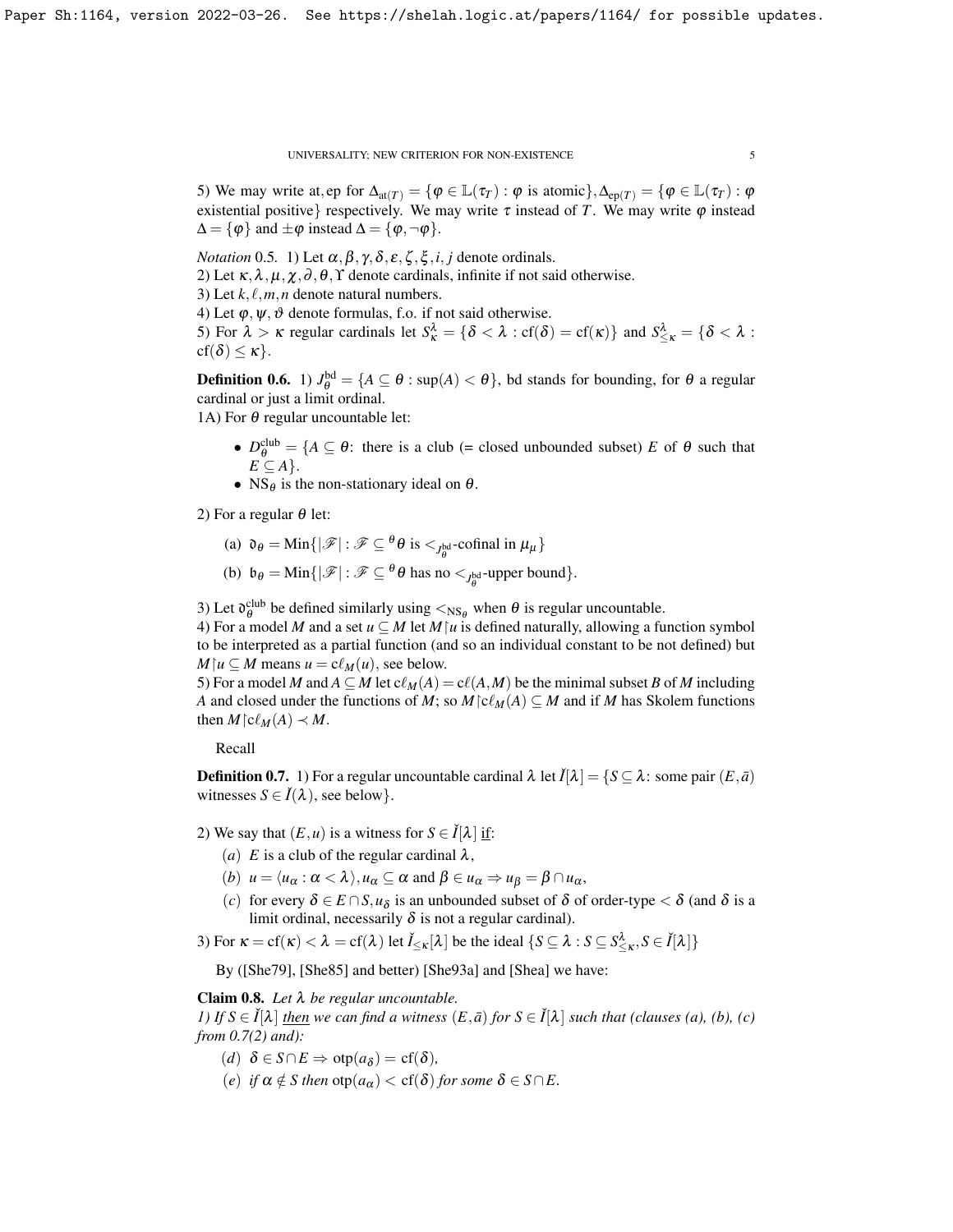*2)*  $S \in \check{I}[\lambda]$  *iff there is a pair*  $(E, \bar{\mathscr{P}})$  *such that:* 

- (*a*) *E is a club of the regular uncountable* λ*,*
- (*b*)  $\bar{\mathscr{P}} = \langle \mathscr{P}_{\alpha} : \alpha < \lambda \rangle$ *, where*  $\mathscr{P}_{\alpha} \subseteq \{u : u \subseteq \alpha\}$  *has cardinality*  $< \lambda$ *,*
- $(c)$  *if*  $\alpha < \beta < \lambda$  and  $\alpha \in u \in \mathscr{P}_{\beta}$  then  $u \cap \alpha \in \mathscr{P}_{\alpha}$ ,
- $(d)$  *if*  $\delta \in E \cap S$  then some  $u \in \mathscr{P}_{\delta}$  is an unbounded subset of  $\delta$  of order type  $< \delta$  (and δ *is a limit ordinal).*

3) We say a stationary subset *S* has club guessing when some  $\langle C_{\delta} : \delta \in S \rangle$  witnesses it, which means:  $C_{\delta}$  is a club of *S* and for every club *E* of  $\lambda$  for some  $\delta \in S$  we have  $C_{\delta} \subseteq \lambda$ .

# § 1. ON  $T_{\text{ceq}}$  FOR MAHLO CARDINALS

<span id="page-5-0"></span>As here we consider  $T_{\text{ceq}}$  the simplest, non-simple theory, we may consider how much does it behave like the class of graphs (equivalently random graph)? We prove that not by a non-existence result, but with quite specific set theoretic assumptions.

*T*<sub>ceq</sub> is very close to (and equivalent for our purposes to) the older *T*<sub>feq</sub> which is a prime example for a theory with the tree order property, equivalently non-simple (even  $TP_2$  but having neither the strict order property nor even just the  $SOP<sub>1</sub>$ ). For it we get here parallel and better results than [\[She93b\]](#page-23-5) where it is proved that there are limitations on the universality spectrum for  $T_{\text{feq}}$  and in [\[DS06\]](#page-23-11), which generalize the results for any  $T$  with the so called oak property, see somewhat more in [\[She17,](#page-23-12) §3]. The results in those papers are meaningful when SCH fails, that is, consider a cardinal  $\lambda$  such that: for some strong limit singular  $\mu, \mu^+ < \lambda < 2^{\mu}$  if  $\lambda$  is regular then "usually"  $T_{\text{feq}}$ , has no universal in  $\lambda$ .

But what about  $\lambda \in (\mu, 2^{\mu})$  when for transparency we assume  $\mu = \mu^{<\mu}$ ?. Here (in §1) we get further such non-existence results for (weakly inaccessible) Mahlo cardinals. In §2, we do better but the Mahlo case may cover more classes, comes first and the proofs are more transparent. The proof here (in  $\S$ 1) can be axiomatized as in  $\S$ 2 using:

 $\boxplus$  PGC( $\lambda$ , S) where S is a stationary set of regular cardinals  $< \lambda$  means that some U witness PGC( $\lambda$ , *S*) where  $\mathbf{U} = {\alpha(1+\varepsilon) : \varepsilon < \theta} : \theta \in S}$  (so  $\mathbf{U} = S$ ). Recall that "U witness PGC( $\lambda$ ,  $\theta$ )" means PGC( $\lambda$ ,  $\theta$ ) = min{|U| : U  $\subseteq$  U<sub> $\lambda$ ,  $\theta$ </sub> and U does P-guess clubs}. See [2.1\(](#page-10-1)5), Definition [2.1\(](#page-10-1)3c) and [2.1\(](#page-10-1)4).

First, recall (the reader can concentrate on the universal versions,  $T_{\text{feq}}^0, T_{\text{ceq}}^0$ , on  $T_{\text{feq}}$  see [\[She93b,](#page-23-5) 2.1=Lb3,3.1=Lc3]):

<span id="page-5-1"></span>**Definition 1.1.**  $T_{\text{feq}} = T_{\text{feq}}^1$  is the model completion of the following (universal first order) theory,  $T_{\text{feq}}^0$  which is defined by:

- (A)  $\tau = \tau(T_{\text{feq}}^0)$  consists of:
	- (a) predicates *P*,*Q* (unary),
	- (b) *E* (three place predicate written as  $xE_zy$  instead  $E(x, y, z)$ ),
- (B) a  $\tau$ -model *M* is a model of  $T_{\text{feq}}^0$  if  $f$ :
	- (a) the universe of *M* is the disjoint union of  $P^M$  and  $Q^M$ ,
	- (b)  $xE_zy \rightarrow P(z) \land Q^M(x) \land Q^M(y)$ ,
	- (c) for any fixed  $z \in P^M, E_z^M$  is an equivalence relation on  $Q^M$ .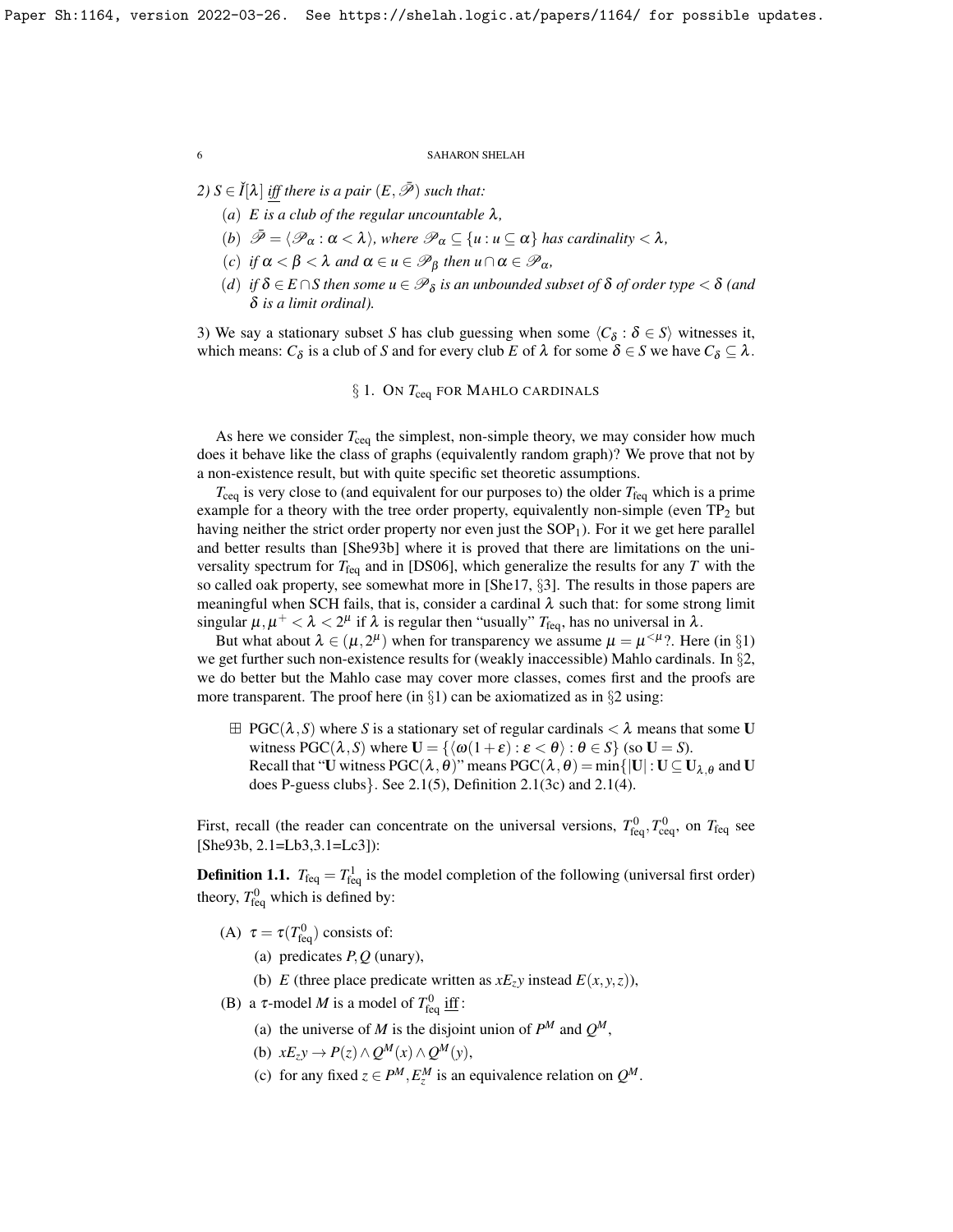**Observation 1.2.** *0)*  $T_{\text{feq}}$  *is well defined and*  $\text{univ}(\lambda, T_{\text{feq}}) = \text{univ}(\lambda, T_{\text{feq}}^0)$ *1)* So if  $M \models T_{\text{feq}}$  then:

- $(*)$  *(a) in (B)(c) of Def.* [1.1,](#page-5-1) *for each*  $x \in P^M, E^M_x$  *is with infinitely many equivalence classes,*
	- $(b)$  *if*  $n < \omega, x_1, \ldots, x_n \in P^M$  with no repetition and  $y_1, \ldots, y_n \in Q^M$  then for some  $y \in Q^M$ ,  $\bigwedge^n$  $yE_{x_{\ell}}^M y_{\ell}$
	- *(c) if*  $n < \omega$  *and*  $y_1, \ldots, y_n \in \mathcal{Q}^M$  *and e is an equivalence relation on*  $\{1, \ldots, n\}$ *then for some*  $x \in P^M$  *we have*  $y_\ell E_x^M y_k \Leftrightarrow \ell e k$ ,
	- *(d)*  $P^M$ ,  $Q^M$  are infinite.

 $_{\ell=1}$ 

2) Hence  $T_{\text{feq}}$  has elimination of quantifiers and  $\text{univ}_{T_{\text{feq}}}(\lambda) = \text{univ}_{T_{\text{feq}}^0}(\lambda)$ .

We present a close relative, the main one we consider here (and, as proved below, equivalent to  $T_{\text{feq}}$  for our purpose).

**Definition 1.3.**  $T_{\text{ceq}} = T_{\text{feq}}^1$  is the model completion of the following (universal first order) theory,  $T_{\text{ceq}}^0$  which is defined by:

- (A)  $\tau = \tau(T_{\text{ceq}}^0) = \tau(T_{\text{ceq}})$  consists of: *P*, *Q* unary predicates, *E* a binary predicate and *F* a binary function symbol,
- (B) a  $\tau$ -model *M* is a model of the universal theory.  $T_{\text{ceq}}^0$  if  $\text{f}$ :
	- (a)  $P^M, Q^M$  is a partition of M,
	- (b)  $E^M$  is an equivalence relation on  $Q^M$ ,
	- (c)  $F^M$  is a function from  $Q^M \times P^M$  into  $Q^M$  such that for every  $c \in P^M, a \mapsto$  $F^M(a, c)$  is choosing a representative for the  $a/E^M$ -equivalence class, that is, we have:

 $(\alpha)$   $a \in Q^M \Rightarrow F^M(a,c) \in a/E^M$ ,

- ( $\beta$ ) if  $a, b \in Q^M$  are  $E^M$ -equivalent then  $F^M(a, c) = F^M(b, c)$ .
- (γ) if  $c \notin P^M \vee a \notin Q^M$  then  $F^M(a, c)$  is not defined (or, if you prefer, is equal to *c*).

Concerning  $\lambda$  in the neighborhood of a strong limit singular we shall not give details as we can just quote.

<span id="page-6-0"></span>**Claim 1.4.** *0)* Concerning  $T_{\text{ceq}}^0$ 

- *(a)* For a model M of  $T_{\text{ceq}}^0$  and  $A \subseteq M$  with n elements, the closure of A inside M has at most  $n + n^2$  elements, (even at most  $n + (n/2)^2$  elements),
- *(b)*  $T_{\text{ceq}}^0$  has amalgamation and JEP,
- *(c)*  $T_{\text{ceq}}^0$  has a model completion, that is  $T_{\text{ceq}}$  is well defined,
- (*d*)  $\text{univ}(\lambda, T_{\text{ceq}}) = \text{univ}(\lambda, T_{\text{feq}}) = \text{univ}_{T_{\text{ceq}}^{0}}(\lambda).$

*1)*  $T_{\text{ceq}}$  *is not simple, is* NSOP<sub>2</sub> *and even* NSOP<sub>1</sub> *and has the oak property, in fact, by* qf *(quantifier free) and even atomic formulas.*

- *2)* We have  $(A) \Rightarrow (B)$  where:
	- *(A) (a)*  $θ < μ < λ < χ$ , (b)  $cf(\lambda) = \lambda, \theta = cf(\theta) = cf(\mu), \mu^+ < \lambda,$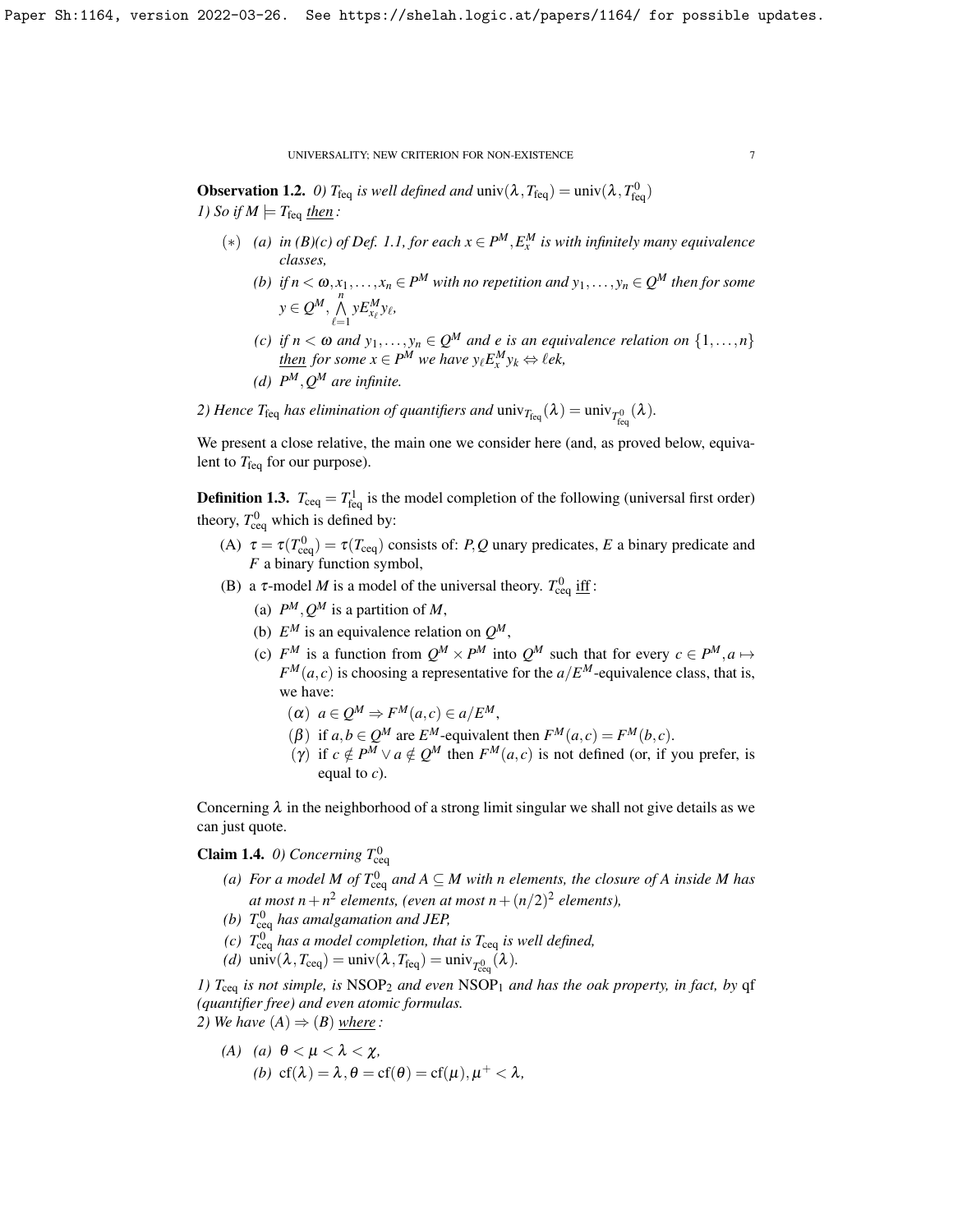$$
(c) \ \ \chi := \operatorname{pp}_{\Gamma(\theta)}(\mu) > \lambda + |i^*|,
$$

- *(d)* there is a set  $\{(a_i,b_i): i < i^*\}$  with  $a_i \in [\lambda]^{<\mu}, b_i \in [\lambda]^\theta$  and  $|\{b_i: i < i^*\}| \leq \lambda$ *such that: for every*  $f : \lambda \to \lambda$  *for some i*,  $f(b_i) \subseteq a_i$ ,
- *(B)* (a)  $T_{\text{ceq}}$  *equivalently*  $T_{\text{ceq}}^0$  *has no universal model in*  $\lambda$ *, (b) Moreover,*  $\text{univ}(\lambda, T_{\text{ceq}}) \geq \chi = \text{pp}_{\Gamma(\theta)}(\mu)$ .

*3)*  $T_{\text{feq}}$  *can be interpreted in*  $T_{\text{ceq}}$  *hence*  $\text{univ}_{T_{\text{feq}}}(\lambda) \leq \text{univ}_{T_{\text{ceq}}}(\lambda)$ *. 4) Also the inverse of part (3) holds.*

*Proof.* 0) Easy as clause (d) follows by parts (3), (4). 1) By (1) (and part (3), (4)) quoting [\[DS06\]](#page-23-11) where the oak property was introduced. 2) Follows from parts (3), (4) and [\[She93b,](#page-23-5) Claim 2.2]. 3) For a model *M* of  $T_{\text{ceq}}^0$  we define a model  $N = N[M]$  of  $T_{\text{feq}}^0$  as follows:

$$
(*)_{N,M} \quad \text{(a)} \quad Q^N = P^M, P^N = Q^M / E^M,
$$
\n
$$
\text{(b)} \quad E^N = \{(a, b, C) : C \in P^N = Q^M / E^M \text{ and } a, b \in Q^N \text{ and } (\forall c \in C) [F^M(c, a) = F^M(c, b)] \text{ equivalently, } (\exists c \in C) [F^M(c, a) = F^M(c, b)]\}.
$$

Now check that  $N \models T_{\text{req}}^0$  and  $M \models T_{\text{req}} \Leftrightarrow N \models T_{\text{req}}$ . 4) For a model *N* of  $T_{\text{feq}}^0$  we define a model  $M = M[N]$  of  $T_{\text{ceq}}^0$  as follows:

- $(*)_{M,N}$  (a)  $P^M = Q^N$  and  $Q^M = \{(c, A) : c \in P^N \text{ and } A \in Q^N / E_c^N\}$ (b)  $E^M = \{((c_1, A_1), (c_2, A_2)) : c_1 = c_2 \in P^M \text{ and } A_1, A_2 \in Q^N / E_{c_2}^N\}$ 
	- (c)  $F^M: Q^M \times P^M \to Q^M$  is defined by: If  $d \in Q^M, b \in P^M$  hence for some  $c \in P^N, A \in Q^N / E_c^N$  we have  $d = (c, A)$  then we let  $F^M(d, b) = (c, b / E_c^M)$ .

Now check that  $N \models T_{\text{feq}}^0$  and  $M \models T_{\text{ceq}} \Leftrightarrow N \models T_{\text{feq}}$ .

We now point out a new reason involved "large  $\mathfrak{d}_{\theta}$ 's" for not having a universal model in  $\lambda$ , even for many non-simple *T*'s. In this section we deal with a case where the proof is simpler using  $T_{\text{ceq}}$  and  $\lambda$  a Mahlo cardinal.

<span id="page-7-0"></span>**Claim 1.5.** *1) Assume*  $\lambda$  *is a (weakly inaccessible) Mahlo cardinal and*  $S = \{ \theta < \lambda : \theta \}$ *regular (weakly inaccessible) and*  $\mathfrak{d}_{\theta} > \lambda$  *is stationary in*  $\lambda$  *and S has club guessing. Then*

*(a)*  $univ(\lambda, T_{ceq})$  *is* >  $\lambda$ *,* 

*(b) even,*  $\geq$  sup $\{\chi^+$ : *the set*  $\{\theta \in S : \mathfrak{d}_{\theta} > \chi\}$  *is stationary and has club guessing*}. *2) We have*  $\chi$  < univ( $\lambda$ ,  $T_{\text{ceq}}$ ) when:

- *(a)* λ *is a Mahlo weakly inaccessible cardinal,*
- *(b)*  $\lambda \leq \chi$ *,*
- *(c)*  $S \subseteq \{ \theta < \lambda : \theta \text{ is weakly inaccessible cardinal} \}$  *is stationary.*
- *(d)*  $\mathscr{P} = \langle \mathscr{P}_{\theta} : \theta \in S \rangle$ ,
- *(e) if*  $\theta \in S$  *then*  $\mathcal{P}_{\theta}$  *is a set of*  $\leq \lambda$  *clubs of*  $\theta$ *,*
- *(f)*  $\bar{\mathcal{P}}$  *guess clubs of*  $\lambda$ *, that is, for every club E of*  $\lambda$  *for some*  $C \in \mathcal{P}_{\theta}$ *,*  $\theta \in S$  *we have*  $C$  ⊂  $E$ ,
- *(g)*  $∂<sub>θ</sub> > χ$  *for every*  $θ ∈ S$ .

*Proof.* 1) Clearly

 $(*)$ <sup>0</sup> it suffices to: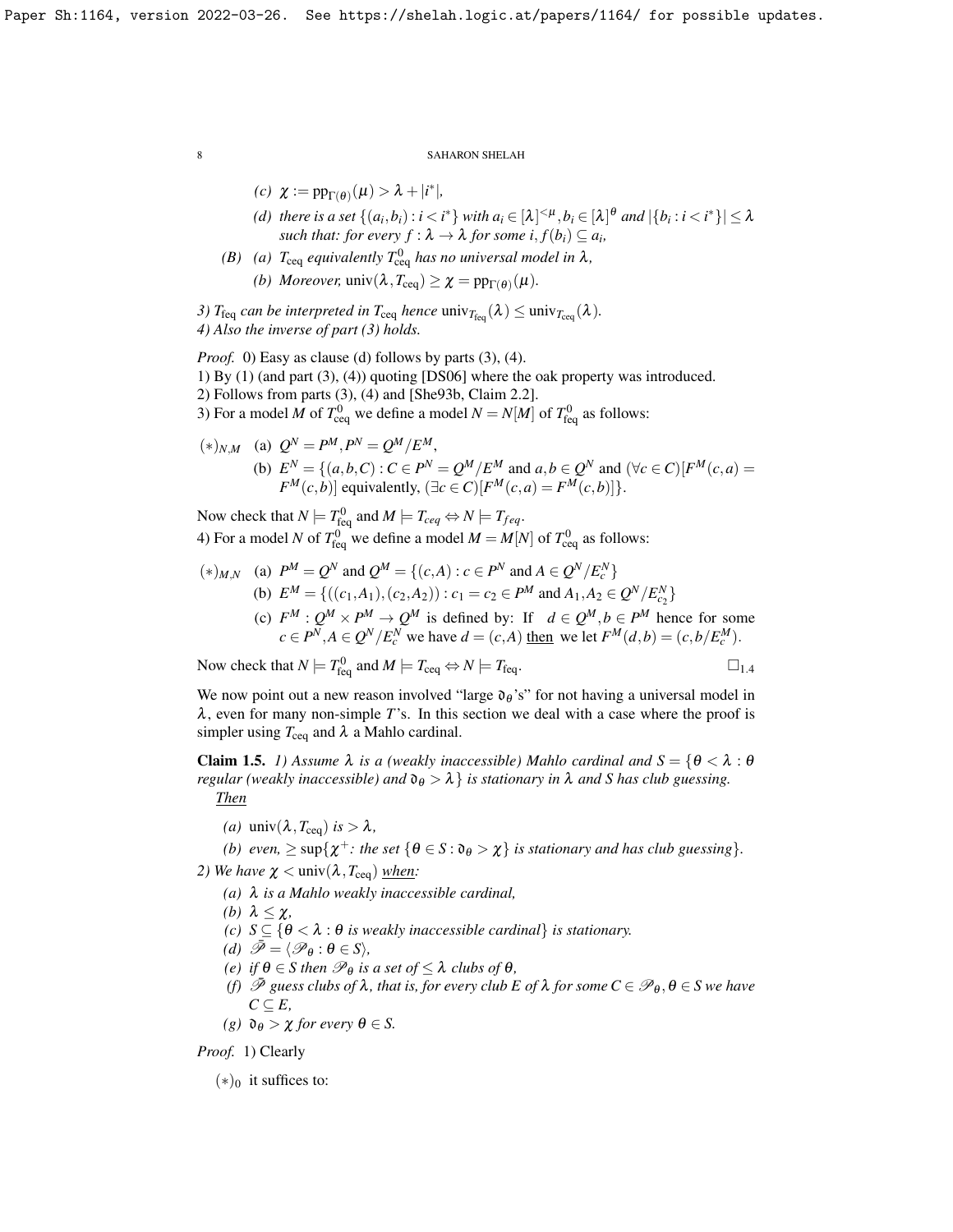- (a) fix  $\chi \ge \lambda$  such that  $S_{\chi} = {\theta \in S : \mathfrak{d}_{\theta} > \chi}$  is stationary and has club guessing, (b) prove  $\text{univ}_T(\lambda) > \chi$ .
- Let  $T = T_{\text{ceq}}$ , without less of generality assume  $S = S_{\chi}$  and let:
	- $(*)_1$   $\langle C_\delta : \delta \in S \rangle$  witness "*S* has club-guessing";
	- $(*)_2$  if (A) below holds, then we define some objects in (B) where:
		- (A) (a)  $M \in EC_T(\lambda!)$ ,
			- (b)  $|P^M| = \lambda$ ,
			- (c)  $\theta$  is regular and  $\theta \in S$ ,
			- (d)  $E$  a club of  $\theta$ .
		- (B) we define:
			- (a) for  $a \in P^M$  hence  $a < \lambda$  let  $g_a = g_{M,E,a}$  be the following function from  $\theta$  to  $\theta$ :
				- for  $\alpha < \theta$ ,  $g_a(\alpha)$  is the minimal  $\beta \in E$  such that:  $\beta \in E \setminus (\alpha + 1)$ and  $(\beta_1 \in Q^M \cap \beta) \wedge (F^M(\beta_1, a) < \theta) \Rightarrow F^M(\beta_1, a) < \beta$ ,
			- (b)  $\mathscr{G}_{M,E}^0 = \{g_{M,E,a} : a \in P^M\}$ , note that *E* determine  $\theta$ ,
			- (c) for  $\theta \in S$  let  $\mathscr{G}_{M,\theta}^* = \{g_{M,C_{\theta},a} : a \in P^M\}.$

## Now easily

- (∗)<sup>3</sup> for *a*,*M*,θ,*E* as above, *gM*,*E*,*<sup>a</sup>* is a well defined non-decreasing function from θ into θ, in fact, into *E* ⊆ θ,
- $(*)_4$  if *M*, *N* ∈ EC<sub>*T*</sub>( $\lambda$ !) and *f* embeds *M* into *N* then for some club *E*<sup>\*</sup> of  $\lambda$ : if  $\theta$  ∈  $S, \theta = \sup(E^* \cap \theta), E \subseteq E^* \cap \theta$  is a club of  $\theta$  and  $a \in P^M$  then  $g_{M,E,a} \leq g_{N,E,f(a)}$ (so, the only way  $E^*$  influences is the demand " $E \subseteq E^{**}$ ").

Recall that,  $\theta \in S \Rightarrow \mathfrak{d}_{\theta} > \chi \geq \lambda$  and we shall prove that univ $(\lambda, T) > \chi$ ; this suffices. So assume  $\langle M_{\alpha} : \alpha < \chi \rangle$  is a sequence of members of EC<sub>*T*</sub>( $\lambda$ !).

So for each  $\theta \in S$  the set  $\mathscr{G}_{\theta} = \cup \{\mathscr{G}_{M_\alpha,\theta}^* : \alpha < \chi \text{ satisfies } |Q^{M_\alpha} \cap \theta| = \theta \}$  has cardinality  $\leq \chi$  recalling  $\lambda \leq \chi$ .

For  $\theta \in S$ , as  $|\mathscr{G}_{\theta}| < \mathfrak{d}_{\theta}$ , necessarily there is an increasing  $g_{\theta} \in {}^{\theta} \theta$  such that  $g \in {}^{\mathscr{G}_{\theta}} \Rightarrow$  $g_{\theta} \nleq g$  mod *J*<sup>bd</sup> and without loss of generality,  $g_{\theta} \in {^{\theta}(C_{\theta})}$ . Now we define a model *N* ∈  $\text{EC}_{T_{\text{ceq}}^{0}}(\lambda!)$  with  $\tau_{N} = \tau(T_{\text{ceq}}) = \tau(T_{\text{ceq}}^{0})$  as follows:

(A) universe is  $\lambda$ ,

- (B) (a)  $Q^N$  is the set of odd ordinals  $\langle \lambda, \rangle$ 
	- (b)  $E^N$  is an equivalence relation on  $Q^N$  such that for every  $\alpha < \beta < \lambda$  satisfying  $\beta$  is divisible by  $|\alpha|, \alpha \in Q^N$  we have  $|\alpha/E^N \cap \beta| = |\beta|,$
	- (c) if  $\alpha = 4\beta + 1 < \lambda$  then  $\alpha / E^N$  is disjoint to  $\alpha$ ,
	- (d) if  $\theta \in S$  and  $\alpha < \theta$  then  $\theta > F^N(4\alpha + 1, \theta) > g_{\theta}(4\alpha + 1)$ .

This is easy to do.

To show that  $\bar{M}$  does not witness univ $(\lambda, T) \leq \chi$  is suffice to show that N cannot be embedded in  $M_{\alpha}$  for any  $\alpha < \chi$ . Toward contradiction assume that  $\alpha < \chi$  and f is an embedding of *N* into  $M_\alpha$ . Let  $E = \{\delta < \lambda : \delta \text{ a limit ordinal such that } ((M_\alpha \upharpoonright \delta, N \upharpoonright \delta, f \upharpoonright \delta, \leq \delta \text{ and } \delta \text{ in } \delta \text{ in } \delta \text{ in } \delta \text{ in } \delta \text{ in } \delta \text{ in } \delta \text{ in } \delta \text{ in } \delta \text{ in } \delta \text{ in } \delta \text{ in } \delta \text{ in } \delta \text{ in } \delta \text{ in } \delta \text{ in } \delta \text{ in } \delta \text{ in } \delta \text{ in } \$  $\{\delta\} \prec (M_{\alpha}, N, f, \langle \delta \rangle)\}.$  Clearly *E* is a club of  $\lambda$  hence for some  $\theta \in S_{\chi}$  we have  $C_{\theta} \subseteq E$ .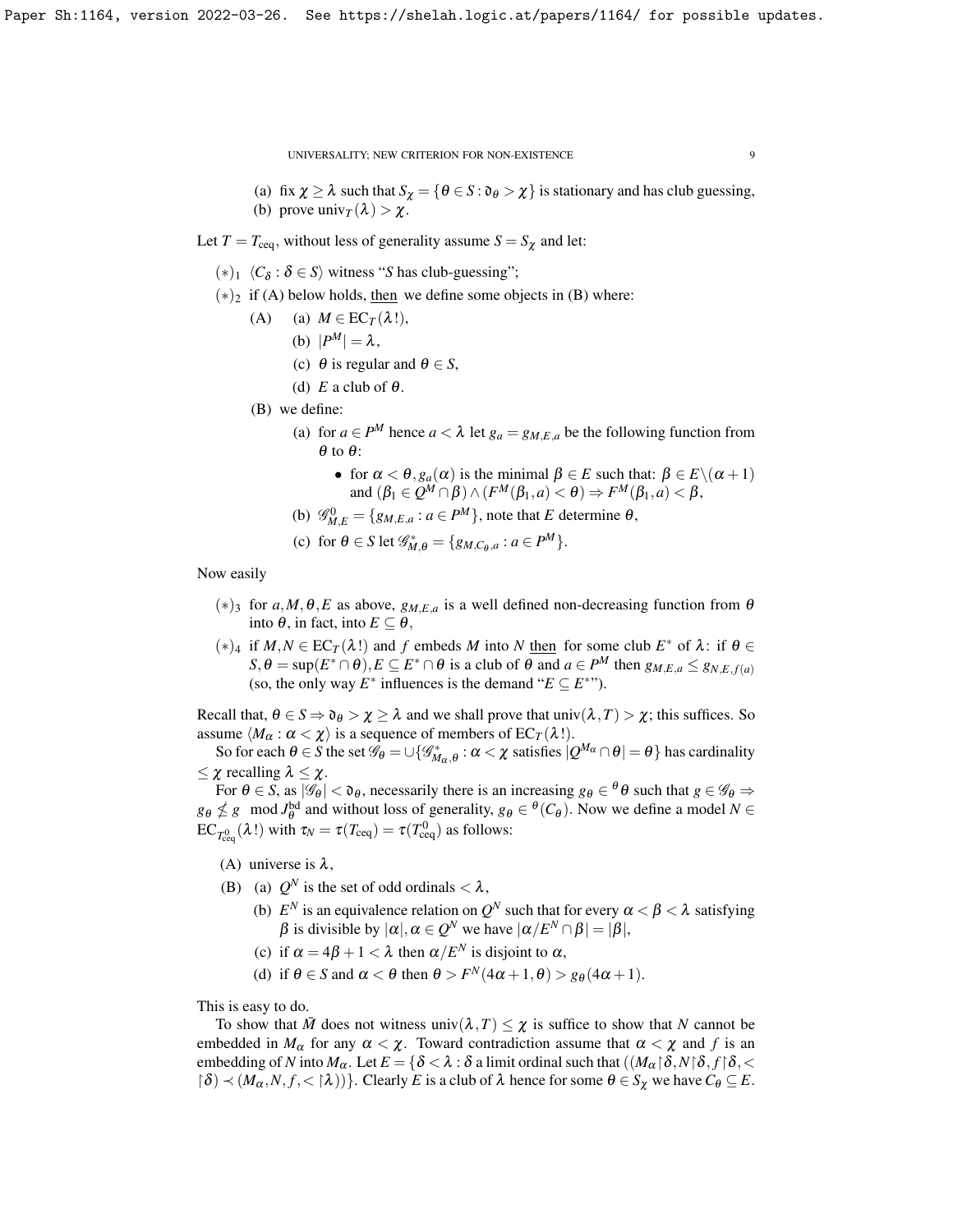Let  $h \in \theta \theta$  be  $g_{M_\alpha, C_\theta, f(\theta)}$ , so is well defined and belongs to  $\mathscr{G}_{M_\alpha, C_\theta}^0$  hence to  $\mathscr{G}_{M_\alpha, \theta}^*$  hence to  $\mathscr{G}_{\theta}$  hence  $g_{\theta} \nless h \mod J_{\theta}^{\text{bd}}$ . Now,

- •<sub>1</sub> choose  $\alpha < \theta$  such that  $h(\alpha) < g_{\theta}(\alpha)$ ,
- let  $\gamma = 4\alpha + 1$ ,
- •3  $F^N(\gamma, \theta) \in (g_{\theta}(\alpha), \theta)$  by the choice of *N* i.e. (B)(d) above,
- $\bullet_4$  *g* $\theta$ ( $\alpha$ )  $\in C_\theta$  by the choice of *g* $theta$ ,
- $\bullet_5$  *C* $\theta \subseteq E$  by the choice of  $\theta$ ,
- $\bullet$ <sub>6</sub>  $g_{\theta}(\alpha) \in E$  by  $\bullet$ <sub>4</sub> and  $\bullet$ <sub>5</sub>,
- • $7$  every member of *E* is closed under *f* and  $f^{-1}$ ,

[Why? By the choice of *E* it is closed under *f*, as *f* is one-to-one similarly for  $f^{-1}$ .]

 $\bullet_8$   $f(F^N(\gamma, \theta)) \in [g_{\theta}(\alpha), \theta),$ 

[Why? By  $\bullet_3, \bullet_6$  and  $\bullet_7$ .]

 $\bullet$ <sup>9</sup>  $f(F^N(\gamma, \theta)) = F^{M_{\alpha}}(f(\gamma), f(\theta)),$ 

[Why? As *f* embed *N* into  $M_{\alpha}$ .]

 $\bullet$ 10  $F^{M_{\alpha}}(f(\gamma), f(\theta)) \in [g_{\theta}(\alpha), \theta),$ 

[Why? by  $\bullet_8$  and  $\bullet_9$ .]

 $\bullet_{11}$  *h*( $\alpha$ ) is a member of *C*<sub>θ</sub>, hence a limit ordinal and in *E*,

[Why? By the choice of *h*.]

 $\bullet_{12} \alpha < h(\alpha)$ ,  $\gamma < h(\alpha)$  and  $f(\gamma) < h(\alpha)$ ,

[Why? First,  $\alpha < h(\alpha)$  by the choice of *h*. Second,  $\gamma < h(\alpha)$ : as  $h(\alpha)$  is limit  $> \alpha$  by •<sub>11</sub> and  $\gamma = 4\alpha + 1$  by •<sub>1</sub>. Third  $f(\gamma) < h(\alpha)$ : as  $\gamma < h(\alpha)$  and  $h(\alpha) \in E$  by •<sub>11</sub> and so  $h(\alpha)$  is closed under *f* by  $\bullet$ <sub>7</sub>.

 $\bullet_{13}$   $F^{M\alpha}(f(\gamma), f(\theta)) < h(\alpha),$ 

[Why? By the choice of *h* as  $g_{M_{\alpha}, C_{\theta}, f(\theta)}$  and  $\bullet$ <sub>12</sub>].

Now by the inequalities  $\bullet_1, \bullet_8, \bullet_9$  and  $\bullet_{13}$  we get  $h(\alpha) < g_{\theta}(\alpha) \le f(F^N(\gamma, \theta)) = F^{M_{\alpha}}(f(\gamma), f(\theta)) <$  $h(\alpha)$ , contradiction.

2) Similarly.  $\square_{1.5}$  $\square_{1.5}$  $\square_{1.5}$ 

*Remark* 1.6*.* Under the assumption of [1.5\(](#page-7-0)2), we can similarly prove that: for every sequence  $\langle (E_{\xi}, \mathscr{G}_{\xi, \theta}) : \xi < \chi, \theta \in S \rangle$  satisfying clause (A) below, there is a sequence  $\langle g_{\theta,\alpha} : \theta \in S, \alpha < \lambda \rangle$  with  $g_{\theta,\alpha} \in {}^{\theta} \theta$  satisfying clause (B) below, where:

(A)  $E_{\xi}$  is a club of  $\lambda$  for  $\xi < \chi$  and  $\mathscr{G}_{\xi,\theta} \subseteq^{\theta} \theta$  has cardinality  $\leq \lambda$  for  $\xi < \lambda, \theta \in S$ .

(B) for every  $\xi < \chi$  and club *E* of  $\lambda$  there are  $\theta \in acc(E_{\xi}) \cap E \cap S$  and  $\alpha < \lambda$  such that  $\theta = \sup(E_{\xi} \cap E \cap \theta)$  and  $g \in \mathscr{G}_{\xi, \theta} \Rightarrow g_{\theta, \alpha} \nleq g \mod J_{E_{\xi} \cap E \cap \theta}^{\text{bd}}$ .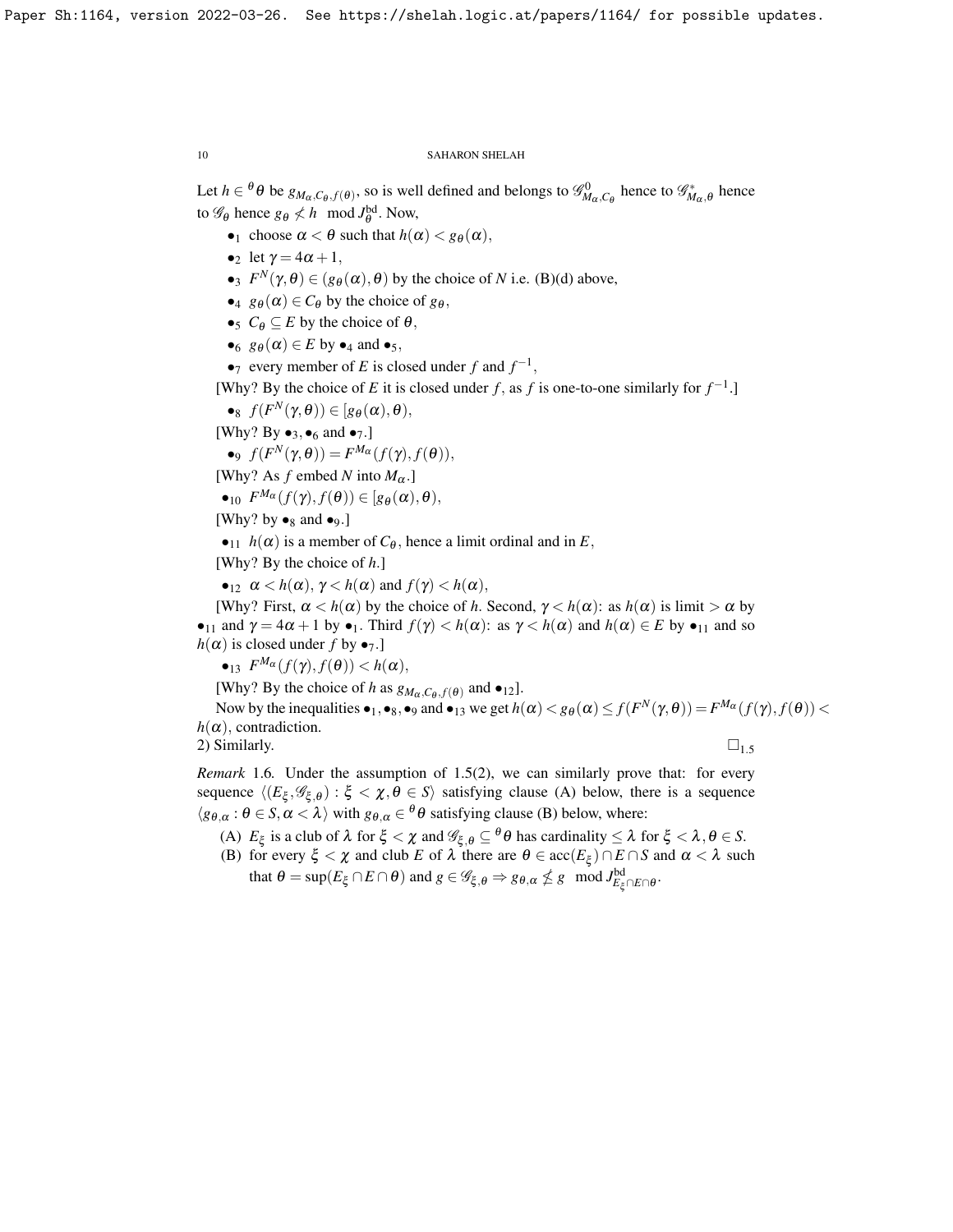# § 2. ON SUCCESSOR CARDINALS AND CLUB GUESSING

<span id="page-10-0"></span>We first introduce the relevant notions (in [2.1\)](#page-10-1); (we could add clause  $2.1(2)(b)$  into the definition of  $U_{\lambda,\theta}$  in [2.1\(](#page-10-1)[1](#page-10-2)), but so far it does not matter<sup>1</sup>). We then investigate it and use it for sufficient conditions for "no universal".

<span id="page-10-1"></span>**Definition 2.1.** Assume  $\lambda > \theta$  are regular and  $D \subseteq \mathcal{P}(\theta)$  is upward closed non-empty satisfying  $D \subseteq [\theta]^\theta$ , omitting *D* means  $D = \{\theta\}$ ; and  $\mathfrak{B}$  is a model with universe  $\lambda$  and countable vocabulary but  $\mathfrak{B}$  is locally finite when  $\theta = \aleph_0$ . Saying "for *D*-most  $\varepsilon < \theta$ " will mean "for some  $X \in D$  for every  $\varepsilon \in X$ ". The main case<sup>[2](#page-10-3)</sup> is  $\theta > \aleph_0$ , this is necessary for the "full" cases (see parts (2)), but not for the others; we may forget to assume  $\theta > \aleph_0$ . 1) Let  $\mathbf{U}_{\lambda,\theta} = {\{\overline{u} : \overline{u} = \langle u_i : i < \theta \rangle \text{ is } \subseteq \text{-increasing continuous, and } i < \theta \Rightarrow i \subseteq u_i \in [\lambda]^{<\theta}}$ (hence  $\theta \subseteq \bigcup \{u_i : i < \theta\} \in [\lambda]^{\theta}$ ) and  $\bigwedge$  $\bigwedge_{i<\theta} u_i \cap \theta \in \theta$ .

1A) We shall say that  $U \subseteq U_{\lambda,\theta}$  obeys  $\mathfrak{B}$  when every  $\bar{u} \in U$  does, which means that for every  $\varepsilon < \theta$  we have  $\mathfrak{B} \restriction u_{\varepsilon} \subseteq \mathfrak{B}$ , (if  $\mathfrak{B}$  has Skolem functions this is equivalent to  $\mathfrak{B} \restriction$  $u_{\varepsilon} \prec \mathfrak{B}$  which implies  $\theta > \aleph_0$ ).

2) We say  $U \subseteq U_{\lambda,\theta}$  fully *D*-guesses clubs <u>when</u>  $\theta > \aleph_0$  and for every model *M* with universe  $\lambda$  and countable vocabulary there is  $\bar{u} \in U$  which fully *D*-guesses *M* meaning<sup>[3](#page-10-4)</sup>

- (a) ( $\alpha$ ) if<sup>[4](#page-10-5)</sup>  $\varepsilon < \theta$  then  $c\ell(u_{\varepsilon},M) \subseteq \sup(u_{\varepsilon})$ , moreover (actually follows using an expansion of *M*)  $M \upharpoonright \sup(u_{\varepsilon}) \prec M$ ,
	- $(\beta)$   $(\exists \mathcal{X} \in D)(\forall \varepsilon)[\varepsilon \in \mathcal{X} \Rightarrow c\ell_M(u_{\varepsilon}) = u_{\varepsilon} \subseteq M]$ , i.e. for *D*-most  $\varepsilon < \theta$  the set *u*<sub>ε</sub> is closed under the functions of *M*, (in an equivalent definition  $M_{\varepsilon} | u_{\varepsilon} \prec M$ as we can expand *M* by Skolem functions).
- (b) the sequence ord( $\bar{u}$ ) =  $\langle \sup(u_{\varepsilon}) : \varepsilon < \theta \rangle$  is strictly increasing.

3) We say  $U \subseteq U_{\lambda,\theta}$  almost *D*-guesses clubs when:

- (a) for every model M with universe  $\lambda$  and countable vocabulary and  $A \in [\lambda]^{\lambda}$  for some  $\bar{u} \in U$  we have:
	- ( $\alpha$ ) if  $\varepsilon < \theta$  then  $c\ell(u_{\varepsilon},M) \subseteq \sup(u_{\varepsilon})$ ; as in  $(a)(\alpha)$  of part (2) without the moreover,
	- ( $\beta$ ) for *D*-most  $\varepsilon < \theta$  we have  $A \cap u_{\varepsilon+1} \nsubseteq \sup(u_{\varepsilon}),$
	- $(\gamma)$  cl(  $\bigcup$  $\bigcup_{\varepsilon < \theta} u_{\varepsilon}, M$  =  $\bigcup_{\varepsilon < \theta} u_{\varepsilon}$ , that is,  $M \cap (\bigcup_{\varepsilon < \theta} u_{\varepsilon})$  $\bigcup_{\varepsilon < \theta} u_{\varepsilon}$ )  $\subseteq M$ ,
- (b) if  $\bar{u} \in U$  then ord $(\bar{u}) = \langle \sup(u_{\varepsilon}) : \varepsilon < \theta \rangle$  is strictly increasing.

3A) We say **U** medium *D*-guesses clubs when as in part (3) omitting clause  $(a)(\gamma)$ . 3B) We say  $\mathbf{U} \subseteq \mathbf{U}_{\lambda,\theta}$  semi-*D*-guesses clubs <u>when</u>:

- (a)' as (a) in part (3) but replacing  $(\beta)$  by:
	- $(\beta)'$  for *D*-most  $\varepsilon < \theta$  for some  $\zeta \in [\varepsilon, \theta)$  and  $\alpha \in A$  we<sup>[5](#page-10-6)</sup> have  $\alpha \in (u_{\zeta+1} \setminus u_{\zeta}) \cap$  $(\sup(u_{\varepsilon+1})\setminus \sup(u_{\varepsilon})),$

<span id="page-10-3"></span><span id="page-10-2"></span><sup>&</sup>lt;sup>1</sup>Note that it is relevant to "fully *D*-guess clubs" implies "almost guess clubs", see [2.2](#page-12-0)

<sup>&</sup>lt;sup>2</sup> We may omit clause (b) from the definition [2.1\(](#page-10-1)3) of "fully *D*-guess clubs", the only problem this cause is for it implying the other versions, (see [2.2\)](#page-12-0).

<span id="page-10-4"></span><sup>&</sup>lt;sup>3</sup> We may omit in [2.1\(](#page-10-1)2) the clauses  $(a)(\alpha)$ ,  $(b)$  but then we have problems with "FGC  $\Rightarrow$  AGC and the gain is doubtful.

<span id="page-10-5"></span><sup>&</sup>lt;sup>4</sup>This implies a case of club guessing.

<span id="page-10-6"></span><sup>&</sup>lt;sup>5</sup> The " $\alpha \notin u_{\zeta}$ " follows, and "*D* -most" can be replaced by "all".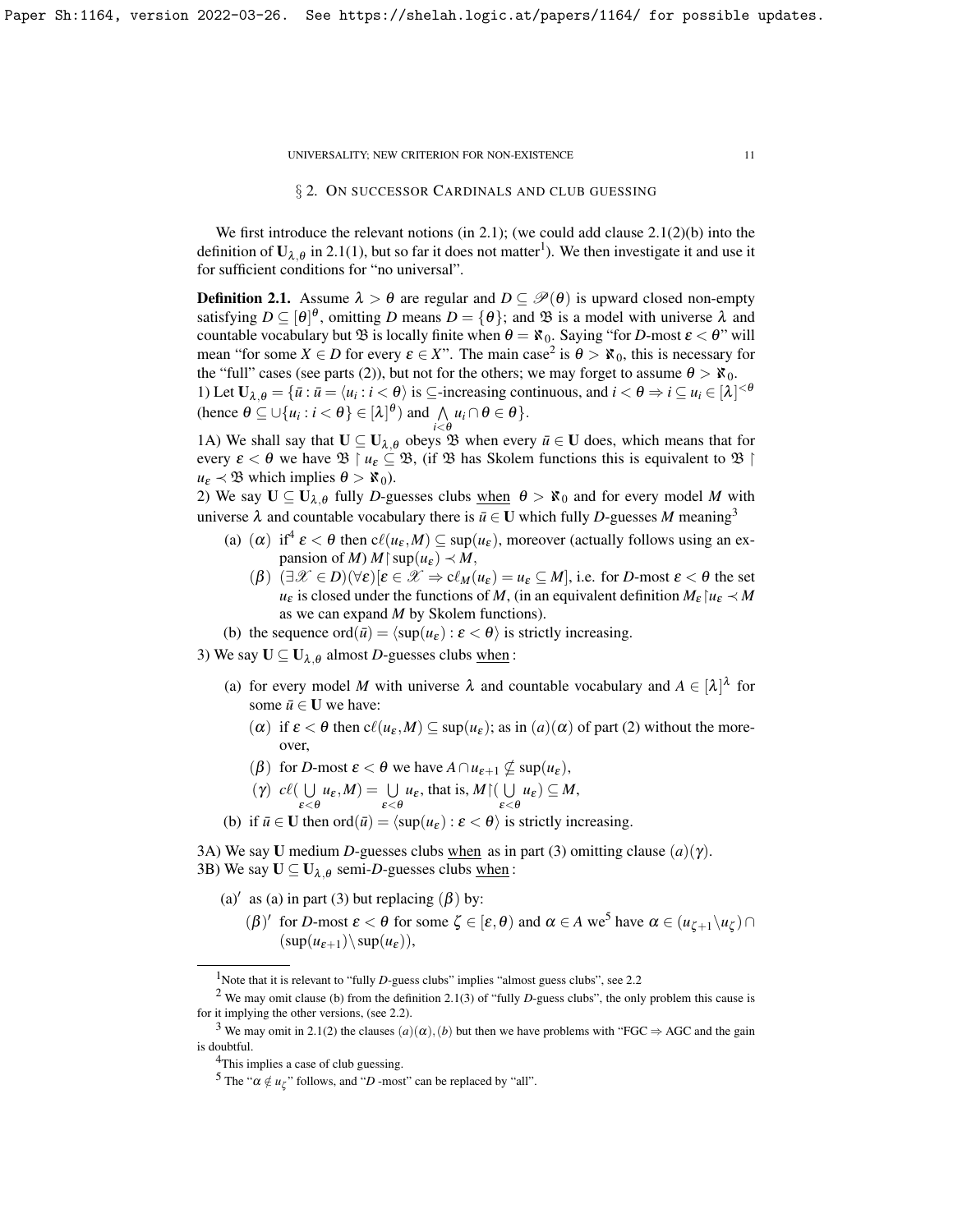(b) as in part (3).

3C) We say  $U \subseteq U_{\lambda,\theta}$  pseudo-*D*-guess clubs when:

- (a)<sup>*''*</sup> if *M* is as above and  $A \in [\lambda]^{\lambda}$  then for some  $\bar{u} \in U$  we have:
	- $(\alpha)$  as is part (3) clause  $(a)(\alpha)$ ,
	- (β) for *D*-most  $\varepsilon < \theta$  for some  $\zeta \in [\varepsilon, \theta)$  and  $\alpha \in A$  we have  $\alpha \in (u_{\zeta+1} \setminus u_{\zeta}) \cap$  $(\sup(u_{\varepsilon+1})\setminus \sup(u_{\varepsilon})),$

```
(b) as above.
```
3D) We say U is  $(\lambda, \theta)$ -reasonable (or just reasonable when  $(\lambda, \theta)$  are clear from the context) when  $U \subseteq U_{\lambda,\theta}$  satisfies clause (3)(b). 4) We say **U** does  $X - D$ -guess clubs when:

- U does fully *D*-guess clubs and  $X = F$ ,
- U does almost *D*-guess clubs and  $X = A$ ,
- U does semi-guess clubs and  $X = S$ ,
- U does medium *D*-guess clubs and  $X = M$ ,
- U does pseudo guess clubs and  $X = P$ .

5) Let  $XGC_D(\lambda, \theta) = \min\{|U| : U \subseteq U_{\lambda, \theta} \text{ and } U \text{ does } X - D \text{-guess clubs}\}.$ 

5A) Similarly  $XGC_D(\lambda,\theta,\mathfrak{B})$  when we restrict ourselves to U obeying  $\mathfrak{B}$ .

6) We say  $U \subseteq U_{\lambda,\theta}$  is bounded <u>when</u> there is an *F* witnessing it which means: *F* is a function from  $\{\bar{u}\mid (\zeta + 1) : \bar{u} \in \mathbf{U}, \zeta < \theta\}$  into  $\lambda$  such that  $F(\bar{u}_1 | (\zeta_1 + 1)) = F(\bar{u}_2 | (\zeta_2 +$ 1)) ⇒  $\bar{u}_1$  | ( $\zeta_1$  + 1) =  $\bar{u}_2$  | ( $\zeta_2$  + 1) and  $F(\bar{u}$  | ( $\zeta$  + 1)) < sup( $u_{\zeta+1}$ ).

7) We say "strongly bounded" when in addition  $F(\bar{u}(\zeta + 1)) \in u_{\zeta + 1}$  for every  $\zeta < \theta$ . 8) We say  $U \subseteq U_{\lambda,\theta}$  is weakly bounded, <u>when</u> there is a function *F* witnessing it which means:

- (a)  $Dom(F) = \{ ord(\bar{u} \mid (\zeta + 1)) : \bar{u} \in U \text{ and } \zeta < \theta \}$  recalling  $ord(\bar{u}) = \langle sup(u_{\epsilon}) : \epsilon <$  $\theta$ ,
- (b) Rang $(F) \subseteq \lambda$  and  $F(\text{ord}(\bar{u}) \mid (\zeta + 1)) < \sup(u_{\zeta + 1})$  for  $\bar{u} \in U$  and  $\zeta < \theta$ ,
- (c) if  $\zeta_1, \zeta_2 < \theta$  are successor of successor ordinals and  $\bar{u}_1, \bar{u}_2 \in U$  and  $F(\text{ord}(\bar{u}_1))\zeta_1$  =  $F(\text{ord}(\bar{u}_2)\upharpoonright \zeta_2)$  then  $\text{ord}(\bar{u}_1)\upharpoonright \zeta_1 = \text{ord}(\bar{u}_2)\upharpoonright \zeta_2$ .

9) Let

- (a) if  $\bar{u} \in \mathbf{U}_{\lambda,\theta}$  and  $f: \theta \to \theta$  is  $\leq$ -increasing continuous with limit  $\theta$  then  $\bar{u}^{[f]} =$  $\bar{u}[f] := \langle u_{f(\boldsymbol{\varepsilon})} : \boldsymbol{\varepsilon} < \boldsymbol{\theta} \rangle],$
- (b) if  $\mathbf{U} \subseteq \mathbf{U}_{\lambda,\theta}$  and  $f : \theta \to \theta$  is  $\leq$ -increasing continuous with limit  $\theta$  then  $\mathbf{U}^{[f]} :=$  $U[f] = {\bar{u}[f] : \bar{u} \in U},$
- (c) if  $U \subseteq U_{\lambda,\theta}$  and  $\mathscr F$  is a set of  $\leq$ -increasing continuous function from  $\theta$  into  $\theta$ with limit  $\theta$  then  $\mathbf{U}[\mathscr{F}] = {\bar{u}[f] : \bar{u} \in \mathscr{F}, f \in \mathscr{F}}$ ,
- (d) if  $w \in [\theta]^{\theta}$  then  $f_w = f[w]$  is the  $g : \theta \to \theta$  such that  $\langle g(\varepsilon) : \varepsilon < \theta$  but the closure of *w* in order. so is  $\leq$ -increasing continuous with limit  $\theta$ .

10) In (a),(b) of part (9) above we may write  $\bar{u}[w], \mathbf{U}[w]$  for  $w \in [\theta]^{\theta}$  meaning  $\bar{u}[f], \mathbf{U}[f]$ where  $f = f_w$ , writing  $\mathbf{U}[W], W \subseteq [\theta]^{\theta}$  mean  $\cup \{ \mathbf{U}[w] : w \in W \}$ .

11) Now for  $X \in \{F, A, S, M, P\}$  we let (naturally and we can add  $\mathfrak{B}$  as in part (5A)):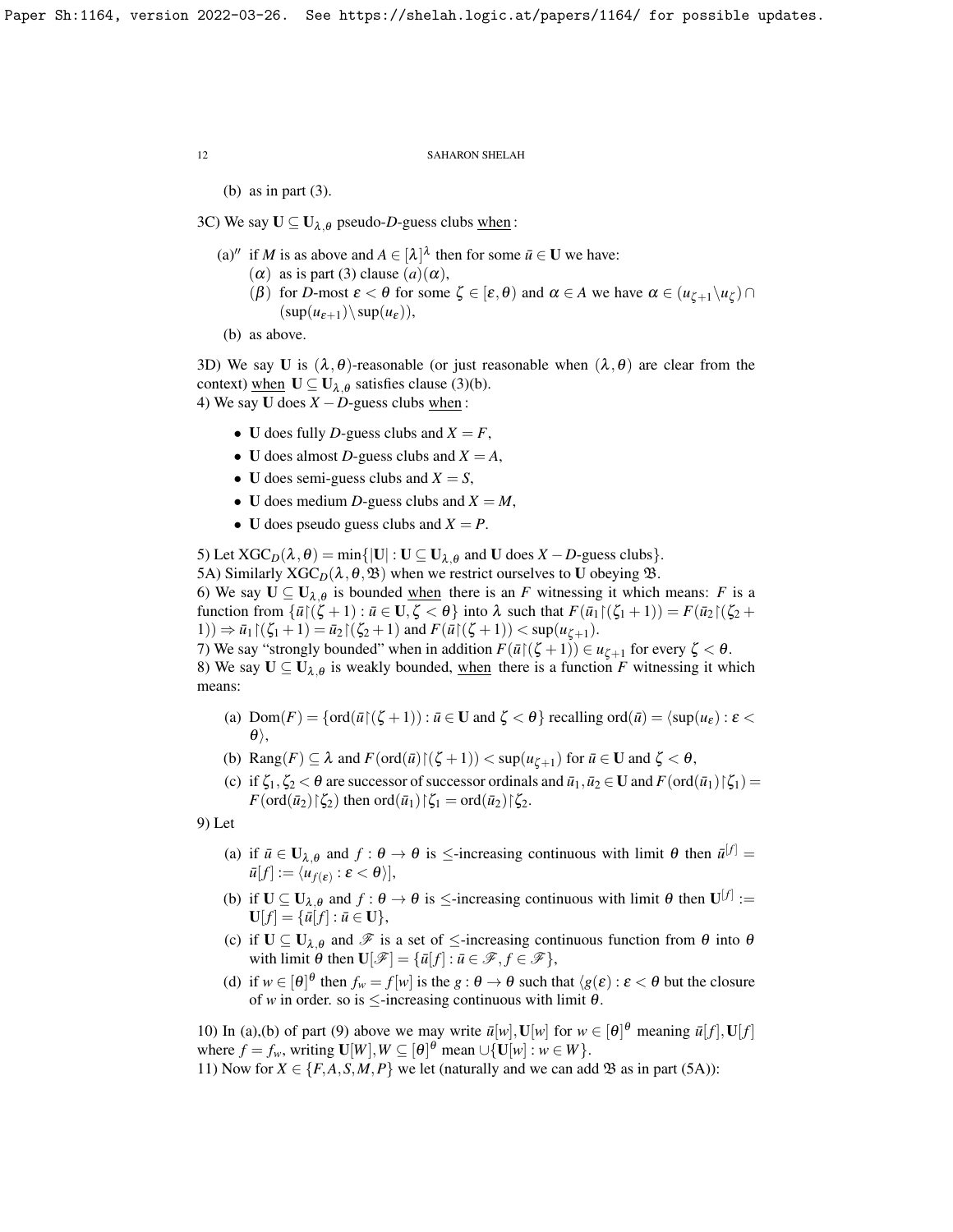- (a)  $\text{AXGC}_D(\lambda, \theta) = \text{Min}\{|U| : U \subseteq U_{\lambda, \theta} \text{ does } X D \text{-guess clubs and is strongly} \}$ bounded},
- (b)  $\text{C} \text{X} \text{G} \text{C}_D(\lambda, \theta)$  is defined as in (a) but **U** is just bounded,
- (c) WXGC<sub>D</sub>( $\lambda$ , $\theta$ ) is defined as in clause (a) but U is weakly bounded.

Some of the obvious implications are:

<span id="page-12-0"></span>Observation 2.2. *1) If* U *fully D-guesses clubs, then* U *almost D-guesses clubs,*

*2) If* U *almost D-guesses clubs then* U *semi-guess-club and medium D-guesses clubs. 3) If* U *semi-D-guesses-clubs or medium D-guesses clubs then* U *does pseudo D-guesses clubs.*

*4)* If  $D_1 ⊆ D_2 ⊆ [\theta]^\theta$  then "U does  $X - D_1$ -guess clubs" implies "U does  $X - D_2$ -guess *clubs" for*  $X \in \{F, A, M, S, P\}$ *, we may write* {full, almost, medium, semi, pseudo}.

*5)* Assume  $U \subseteq U_{\lambda,\theta}$  and  $\mathfrak{B}$  *is as in* [2.2.](#page-12-0) Then there is  $U'$  such that:

- *(a)*  $\mathbf{U}' \subseteq \mathbf{U}_{\lambda,\theta}$
- *(b)*  $|U'| \leq |U|$

*(c) if* **U** *does*  $X$  − *D*-guess clubs, for  $X \in \{F, A, M, S, P\}$  *as in part (4) then so does* **U**', *(d)* U *obeys* B*, (see [2.1\(](#page-10-1)1)).*

*6)* In [2.1\(](#page-10-1)11) the number is  $> \lambda$ .

*7) We may replace "countable vocabulary" by "vocabulary of cardinality* < θ*".*

*Proof.* E.g.

5) Let  $\mathbf{U}' = {\mathbf{u}' \in \mathbf{U} : \text{for some } \overline{u} \in \mathbf{U} \text{ for every } \varepsilon < \theta \text{ we have } \mathrm{c} \ell_{\mathfrak{B}}(u_{\varepsilon}) = u'_{\varepsilon} \subseteq \mathrm{sup}(u_{\varepsilon})}$ , it suffice to prove that  $U'$  is as required. The main point is to verify the appropriate version of clause (a) in Def [2.1.](#page-10-1) So let *M* be a model with universe  $\lambda$  and countable vocabulary, we have to find a suitable meber of  $U'$ . By renaming, without loss of generality the vocabulary of *M* is disjoint to the one of  $\mathfrak{B}$  and let *M'* be a common expansion of *M* and  $\mathfrak{B}$  with  $\tau(M') = \tau(M) \cup \tau(\mathfrak{B})$ . Let  $E = \{\delta : M \mid \delta \prec M\}$ . So  $(M', E, \langle \lambda \rangle)$  is as required in clause (a) for U hence there is a suitable  $\bar{u} \in U$ . We can check that in all cases  $\bar{u}' = \langle c \ell_{\mathfrak{B}}(u_{\varepsilon}) :$  $\epsilon < \theta$ )  $\in$  U is as required here, so we are done. 7) Recall [2.1\(](#page-10-1)1), the statement " $u_{\varepsilon} \cap \theta \in \theta$ ".  $\square_{2,2}$  $\square_{2,2}$  $\square_{2,2}$ 

**Definition 2.3.** 1) For the model theory: for a model  $M \in \mathbb{E}C_T(\lambda!)$ ,  $\Delta \subseteq \mathbb{L}(\tau_T)$  and  $u \subseteq$  $\lambda$ ,  $A \subseteq M$  let  $M^{[A]} \upharpoonright_{\Delta} u$  be the model  $M \upharpoonright u$  expanded by all the restriction to *u* of all relations definable by a ∆-formula with parameters from *A*.

1A) If  $\Delta = \mathbb{L}_{qf}(\tau_M)$  then we may omit  $\Delta$ ; writing  $\bar{a}$  instead A means Rang( $\bar{a}$ ). 2) For  $M \in \text{EC}_T(\lambda!)$ ,  $\bar{u} \in \mathbf{U}_{\lambda,\theta}$  and  $\bar{a} \in \omega^{\geq} M$  let  $g_{\bar{a},\bar{u},M}$  be the function from  $\theta$  to  $\theta$  such that for  $\zeta < \theta$ ,  $g_{\bar{a},\bar{u},M}(\zeta)$  is the minimal  $\varepsilon \in (\zeta, \theta)$  such that  $M^{[\bar{a}]}|u_{\varepsilon} \prec M^{[\bar{a}]}| \cup u_{\xi}$ .  $\xi<\theta$ 

<span id="page-12-2"></span>Claim 2.4. *We assume that* B *is a model with universe* λ *and countable vocabulary, (for the case of full club guessing, we add locally finite when*  $\theta = \aleph_0$ .) *1) We have*

- *(A)*  $\text{CSGC}(\lambda, \theta) = \lambda$ *, moreover*  $\lambda = \text{CSGC}(\lambda, \theta, \mathcal{B})$  *provided that:* •  $\lambda = cf(\lambda) = \theta^{++}$  *and*  $\theta = cf(\theta)$ *(B)*  $\text{ASGC}(\lambda, \theta) = \lambda$  *provided*<sup>[6](#page-12-1)</sup> *that* 
	- $\lambda = \theta^{++}, \theta = \text{cf}(\theta)$ *,*

<span id="page-12-1"></span><sup>&</sup>lt;sup>6</sup> We can weaken the demand: if we weaken the demand in Definition [2.1\(](#page-10-1)5) to "for stationary many  $\varepsilon < \theta$ " and  $\theta \geq \aleph_2$ .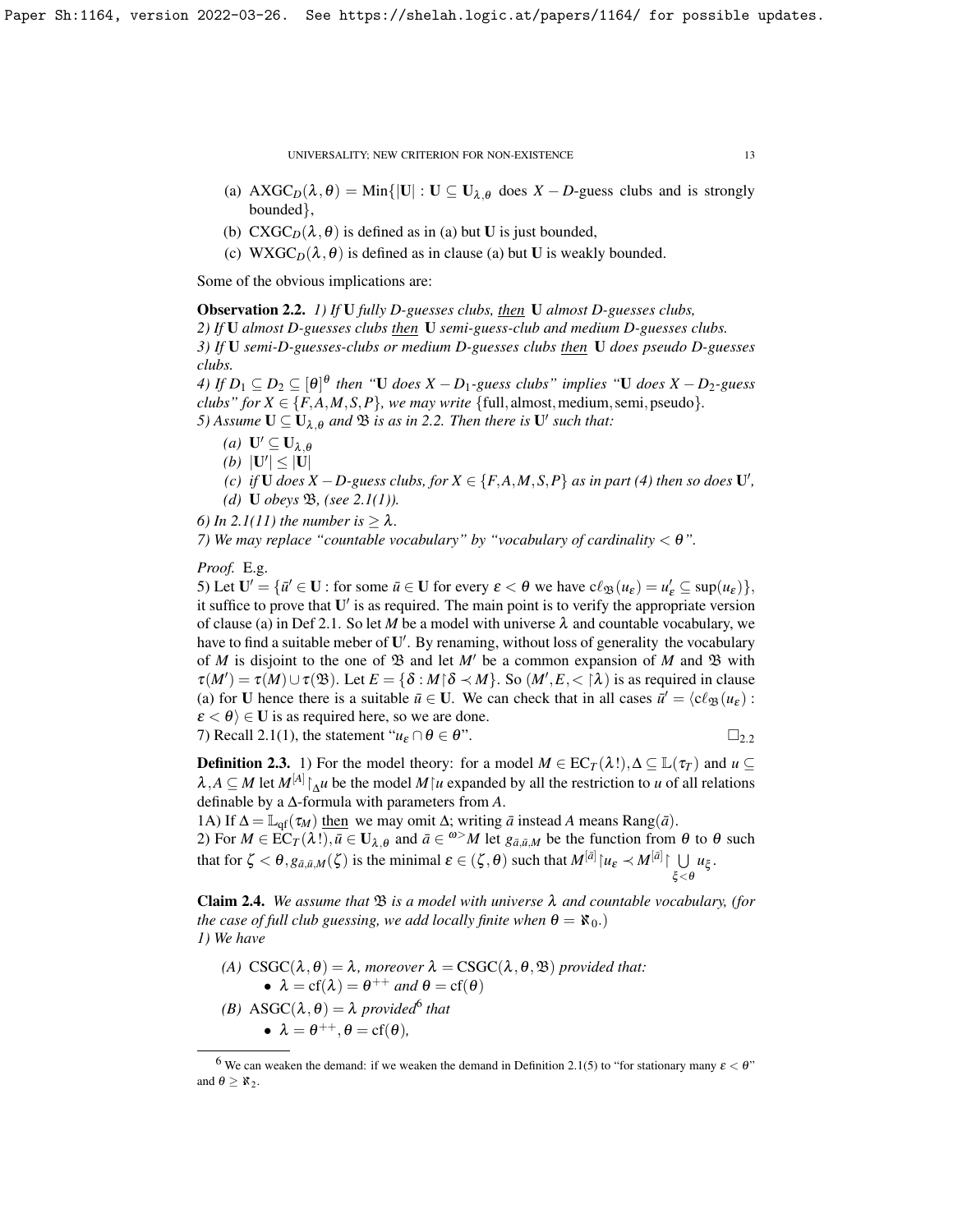• there is a stationary set 
$$
S \subseteq S_{\theta}^{\theta^+}
$$
 from  $\check{I}_{\theta}[\theta^+]$ ,

- *(C)* AFGC( $\lambda$ , $\theta$ ) =  $\lambda$  *even with a reasonable witness. provided that:*  $\bullet \ \lambda = \lambda^{\theta}$  and  $\theta = cf(\theta) > \aleph_0$ ,
- *(D)* MGC<sub>D</sub>( $\lambda$ , $\theta$ ) =  $\lambda$  *when:* 
	- *(\*)*  $\theta = cf(\theta) < \lambda$  *and there is*  $\mathscr S$  *such that:* 
		- *(a)*  $\mathscr{S} \subseteq \{w : w \subseteq \lambda, \text{otp}(w) = \theta\},\$
		- *(b)*  $\mathscr S$  *has cardinality*  $\lambda$ *,*
		- $f(c)$  *if*  $A \in [\lambda]^{\lambda}$  *then for some*  $w \in \mathcal{S}$  *the set*  $w \cap A$  *has cardinality*  $\theta$ *,*
		- (*d*)  $D = [\theta]^\theta$ .
- *(E)* AGC( $λ$ *,*  $θ$ *)* =  $λ$  *when*

*(\*) we have:*

*(a),(b),(c),(d) as in (D) above,*

*(e)* the cofinality of  $([\lambda]^\theta, \subseteq)$  is equal to  $\lambda$ .

- *2) For regular*  $\lambda > \theta = cf(\theta)$  *we have:* 
	- *(A) if*  $SGC_D(\lambda, \theta) = \lambda$  *and*  $\mathfrak{b}_{\theta} \leq \lambda$  <u>*then*</u>  $AGC_D(\lambda, \theta) = \lambda$  when  $D = [\theta]^{\theta}$ ,
	- *(B) if*  $SGC(\lambda, \theta) = \lambda$  *and*  $\partial_{\theta} \leq \lambda$  *then*  $AGC(\lambda, \theta) = \lambda$  *recalling that the default value of D is*  $\{\theta\}$ *.*

*3)* For  $\lambda > \theta = \text{cf}(\theta)$  such that  $\lambda > \theta^+$  we have  $\text{SGC}(\lambda, \theta) = \lambda$  provided that (e.g.  $\lambda = \theta^{+n}$  for some  $n > 0$ ):

 $\boxplus_{\lambda,\theta}^3 \text{ cf}([\lambda]^\theta,\subseteq) = \lambda.$ 

*4)* If  $U_1 \subseteq U_{\lambda,\theta}$  *medium guesses clubs, then there is*  $U \subseteq U_{\lambda,\theta}$  *which medium guesses clubs of cardinality*  $\leq |U_1|$  *and for*  $\bar{u} \in U$  *we have:* 

- *(a) if*  $u = \bigcup \{u_i : i < \theta\}$  *then*  $u \subseteq \delta = \sup(u)$  *for some*  $\delta < \lambda$  *of cofinality*  $\theta$ ; *(this actually follows by [2.1\(](#page-10-1)3)(b)),*
- *(b) if*  $\mathfrak{b}_{\theta} \leq \lambda$  *then*  $u = \cup \{u_i : i < \theta\}$  *and*  $\bar{u} \in \mathbf{U}_{\lambda, \theta}$  *then*  $\text{otp}(u \setminus \theta) = \theta$ *,*

*5)* If  $\lambda \ge \theta^+$  and  $\theta = \text{cf}(\theta) > \aleph_0$  and  $S \subseteq \{ \delta < \lambda : \text{cf}(\delta) = \theta \}$  is stationary and some  $\bar{C} = \langle C_{\delta} : \delta \in S \rangle$  *guesses clubs, <u>then</u>*  $PGC(\lambda, \theta) = \lambda$ *.* 

*6)* If  $cf([\lambda]^{\theta} \cdot \subseteq) = \lambda, \theta > \aleph_0$  and  $\mathfrak{d}_{\theta} \leq \lambda$  then  $FGC(\lambda, \theta) = \lambda$ , moreover  $BFGC(\lambda, \theta) = \emptyset$ λ*, (in fact, looking at* [\[She93a\]](#page-23-19) *we get strongly bounding).*

Discussion 2.5. 1) In [2.4](#page-12-2) we have ZFC results, we may get stronger results (on the full and almost versions) in some forcing extensions see [2.14.](#page-21-0) and  $[S^+]$  $[S^+]$ .

2) We can look at the cases of Definition [2.1](#page-10-1) for singular  $\lambda$ , replacing  $(u_\zeta \setminus \sup(u_\varepsilon))$  by  $u_\zeta \setminus u_\varepsilon$ , but we have not arrive to it.

3) When we have clause (a)( $\gamma$ ) of the Definition [2.1\(](#page-10-1)3) there is less need of clause (a)( $\alpha$ ). E.g. in  $2.4(1)(C)$  we do not need " $\lambda$  regular".

4) In clauses (D), (E) of [2.1\(](#page-10-1)1) we may add bounded/weakly bounded under natural assumption.

*Proof.* Without loss of generality  $\mathfrak B$  has a pairing function  $pr^{\mathfrak B}$  and its inverses as well as  $\alpha + 1$ ,  $\alpha + \beta$  and  $\alpha\beta$ .

1) Clause (A): First, choose  $S, S^+, \bar{C}$  such that (partial square guessing clubs):

(\*)<sub>1</sub> (a)  $S \subseteq {\delta < \lambda : cf(\delta) = \theta \text{ and } \delta > \theta^+}$  is stationary,

<span id="page-13-0"></span> $7$  see footnote to part  $(2)$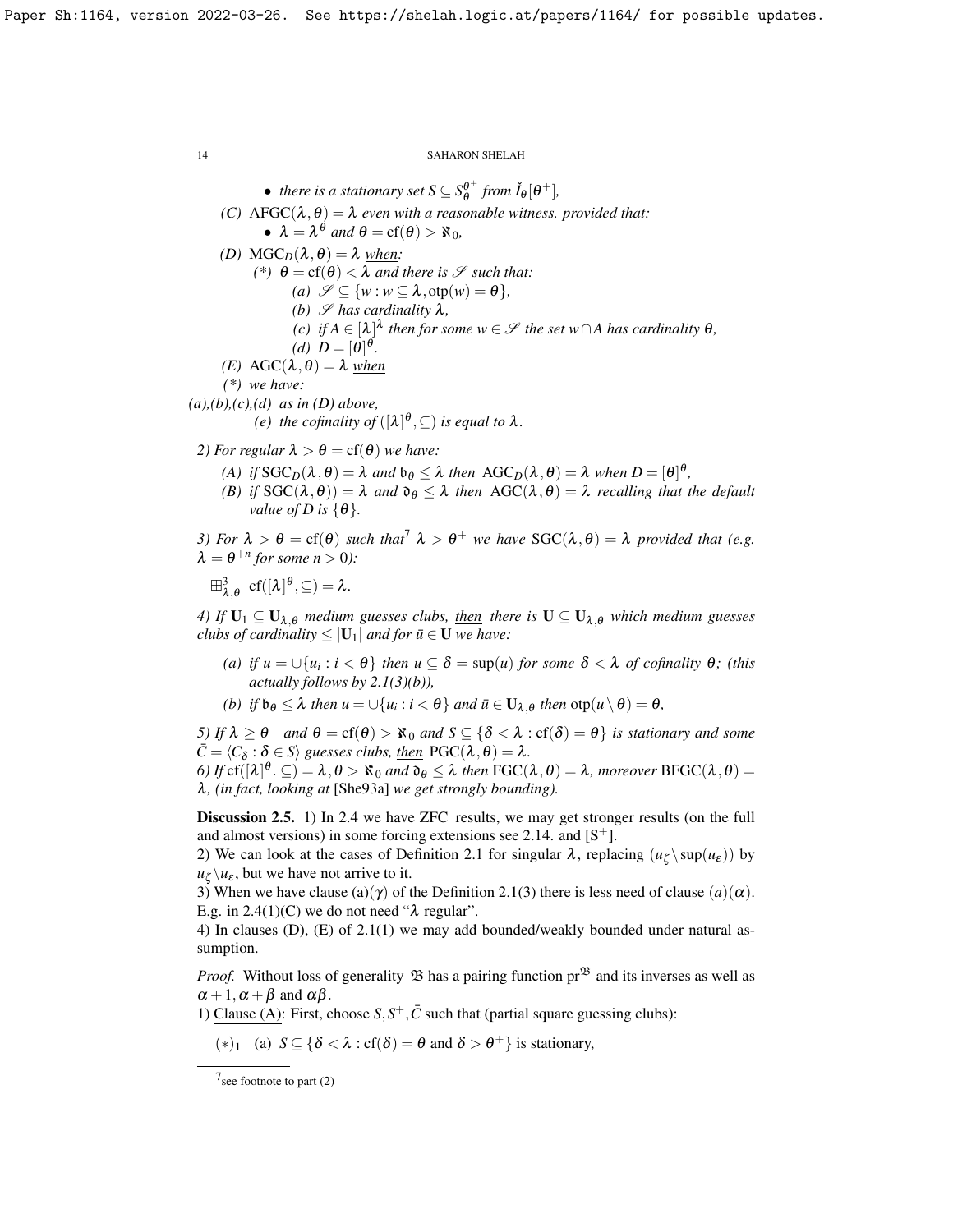- (b)  $S \subseteq S^+ \subseteq {\delta < \lambda : \text{cf}(\delta) \le \theta \text{ and } \delta > \theta^+}$ , moreover if  $\delta \in S$  then  $\delta =$  $\sup(S^+\cap\delta)$ ,
- (c)  $\bar{C} = \langle C_{\alpha} : \alpha \in S^+ \rangle,$
- (d)  $C_{\alpha}$  is a closed subset of  $\alpha$  of order type  $\leq \theta$ , and otp $(C_{\alpha})$  is a limit ordinal iff  $\alpha = \sup(C_{\alpha})$ ,
- (e) for  $\alpha \in S^+$  we have  $\alpha \in S \Leftrightarrow \text{otp}(C_{\alpha}) = \theta$ ,
- (f) if  $\alpha \in C_\beta$  then  $\alpha \in S^+$  and  $C_\alpha = C_\beta \cap \alpha$ ,
- (g)  $\bar{C} \restriction S$  guess clubs, i.e.: if *E* is a club of  $\lambda$  then for stationarily many  $\delta \in S$  we have  $C_{\delta} \subseteq E$ ,
- (h) if  $\alpha \in S^+$  then  $\alpha > \theta^+$  and  $\alpha$  is closed under  $\mathfrak{B}$ , that is  $\mathfrak{B} \upharpoonright \alpha \subseteq \mathfrak{B}$ ,
- (i) if  $\alpha \in S^+$  then  $\theta^2$  divides  $\delta$ .

Why do they exist (provably in ZFC)? see [\[Shea,](#page-23-20)  $1.3=L1.3(b)$ ], but we elaborate (for the case  $\theta > \mathfrak{K}_0$ ); by [\[She91,](#page-23-21) 4.4(1), pg.47] (with  $\theta^+$ ,  $\lambda$  here standing for  $\lambda$ ,  $\lambda^+$  there):

- $(*)_{1,1}$  there are  $W, \overline{S}, \overline{C}_i$   $(i < \theta^+)$  such that:
	- (A)  $W = \{ \delta < (\theta^+)^+ : \text{cf}(\delta) < \theta^+ \}$  hence is in  $\check{I}[(\theta^+)^+]$ .
		- (B) *W* is the union of  $\lambda$  sets which have the square property, i.e., there are sequences  $\overline{S} = \langle S_i : i \langle \lambda \rangle$  and  $\overline{C}_i = \langle C_{\delta}^i : \delta \in S_i \rangle$  for  $i \langle \lambda \rangle$  such that:
			- (a)  $W \subseteq \bigcup_{i < \lambda} S_i$ ,
			- (b) For  $\delta \in S_i$ ,  $C^i_{\delta}$  is a subset of  $\delta \cap S_i$  of cardinality  $\langle \lambda \rangle$  closed in  $\delta$ , and if  $\delta$  is a limit ordinal then  $C^i_{\delta}$  is unbounded in  $\delta$ ,
			- (c) For all  $\delta_1, \delta_2$  if  $\delta_2 \in S_i$  and  $\delta_1 \in C^i_{\delta_2}$  then  $\delta_1 \in S_i$  and  $C^i_{\delta_1} = C^i_{\delta_2} \cap \delta_1$ . (Notice that  $\delta_1$  may also be a successor ordinal.)

Easily (and as in [\[Shear,](#page-23-22) a. III] making  $\theta^+$  tries):

- $(*)$ <sub>1.2</sub> there are  $\zeta < \theta^+$ ,  $i < \lambda$  and a club  $E_*$  of  $\lambda$  such that: for every club  $E \subseteq E_*$  of  $\lambda$ for some  $\delta$  we have  $\delta \in S_i$ ,  $cf(\delta) = \theta$ ,  $\delta = \sup(C_{\delta}^i \cap E_*)$ ,  $C_{\zeta}^i \cap E = C_{\delta} \cap E_*$  and  $\mathrm{otp}(C^i_{\delta} \cap E_*) = \zeta.$
- (\*)<sub>1.3</sub> without loss of generality  $\alpha \in E_* \Rightarrow (c\ell_{\mathfrak{B}}(\alpha) = \alpha) \wedge (\theta^+)^2 \mid \alpha \wedge \alpha \ge \theta^+,$  $(*)_{1.4}$  let:
	- (a)  $e \subseteq \zeta$  is unbounded in  $\zeta$  and otp $(e) = \theta$
	- (b)  $S = \{ \delta \in S_i : cf(\delta) = \theta, \text{ otp}(C^i_{\delta} \cap E_*) = \zeta \},\$
	- (c)  $S^+ = {\alpha : \alpha \in S \text{ or for some } \delta \in S \text{ we have } \alpha \in C^i_{\delta} \text{ and } \text{otp}(\alpha \cap C^i_{\delta}) \in e}.$
	- (d)  $C_{\delta} = {\alpha \in C_{\delta}^i : \text{otp}(\alpha \cap C_{\delta}^i) \in e}$  for  $\delta \in S$ .
	- Now  $S, \delta^+, \langle C_\delta : \delta \in S^+ \rangle$  satisfies all the demands, proving  $(*)_1$ .
- (\*)<sub>2</sub> For  $\delta \in S$  let  $\langle \gamma_{\delta,\varepsilon}^{\bullet} : \varepsilon < \theta \rangle$  list  $C_{\delta}$  in increasing order.

Second, fix  $\bar{f}$ ,  $\bar{g}$  such that:

- (\*)<sub>3</sub> (a)  $\bar{f} = \langle f_{\alpha} : \alpha \in [\theta^+, \lambda) \rangle$ ,
	- (b)  $f_{\alpha}$  is a one-to-one function from  $\theta^+$  onto  $\alpha$ ,
	- (c)  $\bar{g} = \langle g_{\xi} : \xi \in [\theta, \theta^+) \rangle$ ,
	- (d)  $g_{\xi}$  is a one-to-one function from  $\theta$  onto  $\xi$ .

Third,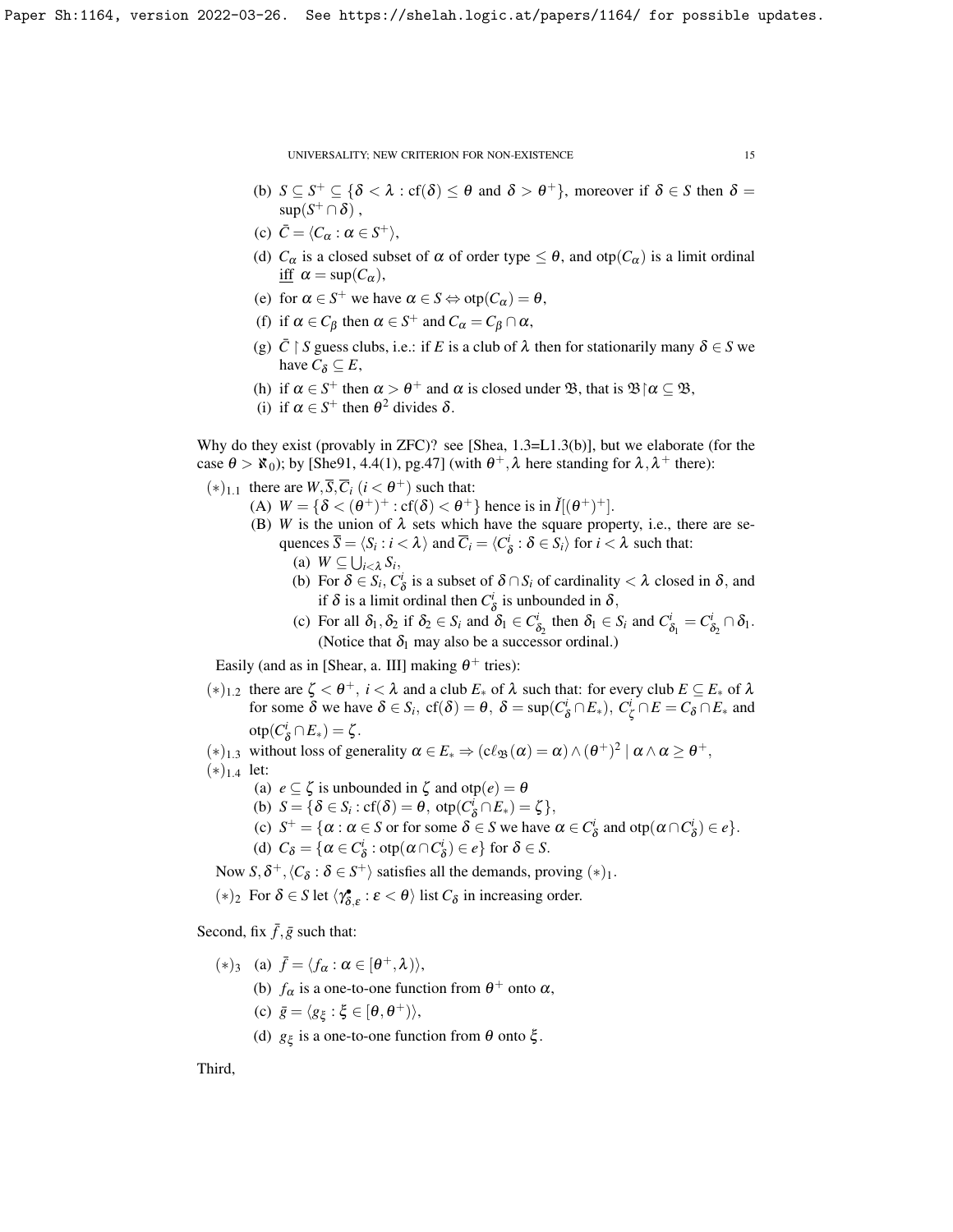- (\*)<sub>4</sub> (a) for  $\delta \in S$  let  $e_{\delta} = {\xi < \theta^+ : \text{ if } \alpha \in C_{\delta} \text{ then } \text{Rang}(f_{\alpha} | \xi) = \alpha \cap \text{Rang}(f_{\delta} | \xi)}$ and this set includes  $C_\delta \cap \alpha$  and has cardinality  $\theta$ }
	- (b)  $e_{\delta}$  is a club of  $\theta^{+}$ .

[Why clause (b) holds? As  $otp(C_{\delta}) = \theta$  and  $\alpha \in C_{\delta} \cup {\delta} \Rightarrow |\alpha| = \theta^+$ , this should be clear.]

- $(*)_5$  for  $\delta \in S$  and  $\xi \in e_\delta$  let:
	- (a)  $u_{\delta,\xi} = \text{Rang}(f_{\delta}|\xi)$ , it belongs to  $[\delta]^{\theta}$  and it includes  $C_{\delta}$ ,
	- (b) we choose  $\bar{u}_{\delta,\xi} = \langle u_{\delta,\xi,\varepsilon} : \varepsilon < \theta \rangle$  by  $u_{\delta,\xi,\varepsilon} = c\ell_{\mathfrak{B}}(\lbrace f_{\gamma_{\delta,\upsilon}^{\bullet}}(g_{\xi}(\zeta)) : \upsilon < \omega(1+\varepsilon)$  $\varepsilon$ ) and  $\zeta < \omega(1+\varepsilon)$ }  $\cup$  { $\gamma_{\delta,\upsilon}^{\bullet} : \upsilon < \omega(1+\varepsilon)$ }),
	- (c) for  $w \in [\theta]^\theta$  let  $\bar{u}_{\delta \ \delta}^{[w]}$  $\begin{bmatrix} [w] \ \delta, \xi \end{bmatrix}$  be  $\langle u_{\delta, \xi}^{[w]}$  $\{\psi|\}_{\delta,\varepsilon}^{[w]}$ ;  $\varepsilon < \theta$  where  $u_{\delta,\varepsilon}^{[w]} = u_{\delta,\varepsilon}$  where:  $\varepsilon \in w$  is the minimal *t* that satisfies  $otp(w \cap t) = \varepsilon$ , this fits [2.1\(](#page-10-1)9)(d).

Note that (recalling  $(*)_2$ ):

- (∗)<sub>6</sub> For  $δ ∈ S, ξ ∈ e<sub>δ</sub>$  we have:
	- (a)  $\bar{u}_{\delta,\xi}$  is a  $\subseteq$ -increasing continuous sequence of subsets of  $u_{\delta,\varepsilon}$ ,
	- (b) each  $u_{\delta,\xi,\varepsilon}$  include  $C_{\gamma_{\delta,\omega(1+\varepsilon)}}$  and is an unbounded subset of  $\gamma_{\delta,\omega(1+\varepsilon)}^*$  and it is of cardinality  $< \theta$ ,
	- (c)  $\cup \{u_{\delta,\xi,\varepsilon}:\varepsilon < \theta\}$  is equal to  $u_{\delta,\xi}$ ,
	- (d)  $u_{\delta,\xi,\varepsilon}$  is computable from  $pr^{\mathfrak{B}}(\gamma_{\delta,\varepsilon}^{\bullet},\xi)$  recalling that  $pr^{\mathfrak{B}}$  is a pairing function, using as parameters  $\bar{f}$ ,  $\bar{g}$  which were fixed in  $(*)_2$ .

[Why? should be clear.]

Lastly,

\n- (\*)
$$
7
$$
 let:
\n- (a)  $\mathbf{U} = \{ \bar{u}_{\delta,\xi} : \delta \in S, \xi \in C_{\delta} \}$
\n- (b)  $\mathbf{U}_w = \{ \bar{u}_{\delta,\xi}^{[w]} : \delta \in S \text{ and } \xi \in e_{\delta} \}$  for  $w \in [\theta]^{\theta}$ .
\n

We shall prove that (why the *w*? for the use in the proof of part (4) of the claim):

 $(*)_8$  if  $w \in [\theta]^\theta$  then  $\mathbf{U}_w$  witnesses  $\mathbf{WSGC}(\lambda,\theta) \leq \lambda$ .

Fix *w* now and we shall deal with all the demands:

 $(*)_{8.1}$  U<sub>w</sub> has cardinality  $\leq \lambda$ ; in fact is equal to  $\lambda$ .

[Why? As  $|\mathbf{U}_w| \leq |\{(\delta, \xi) : \delta \in S, \xi \in e_{\delta} \subseteq \theta^+\}| \leq \lambda + \theta^+ = \lambda$ . The other inequality is also easy as  $\cup \{u_{\delta,\xi} : \delta \in S, \xi \in e_\delta\} = \lambda$  and each  $u_{\delta,\xi}$  has cardinality  $\theta < \lambda$ .]

(∗)<sup>8.2</sup> **U**<sub>*w*</sub> ⊆ **U**<sub>λ,θ</sub> is reasonable.

[Why? By the choices above.]

 $(*)_{8,3}$  **U**<sub>*w*</sub> semi-guess clubs.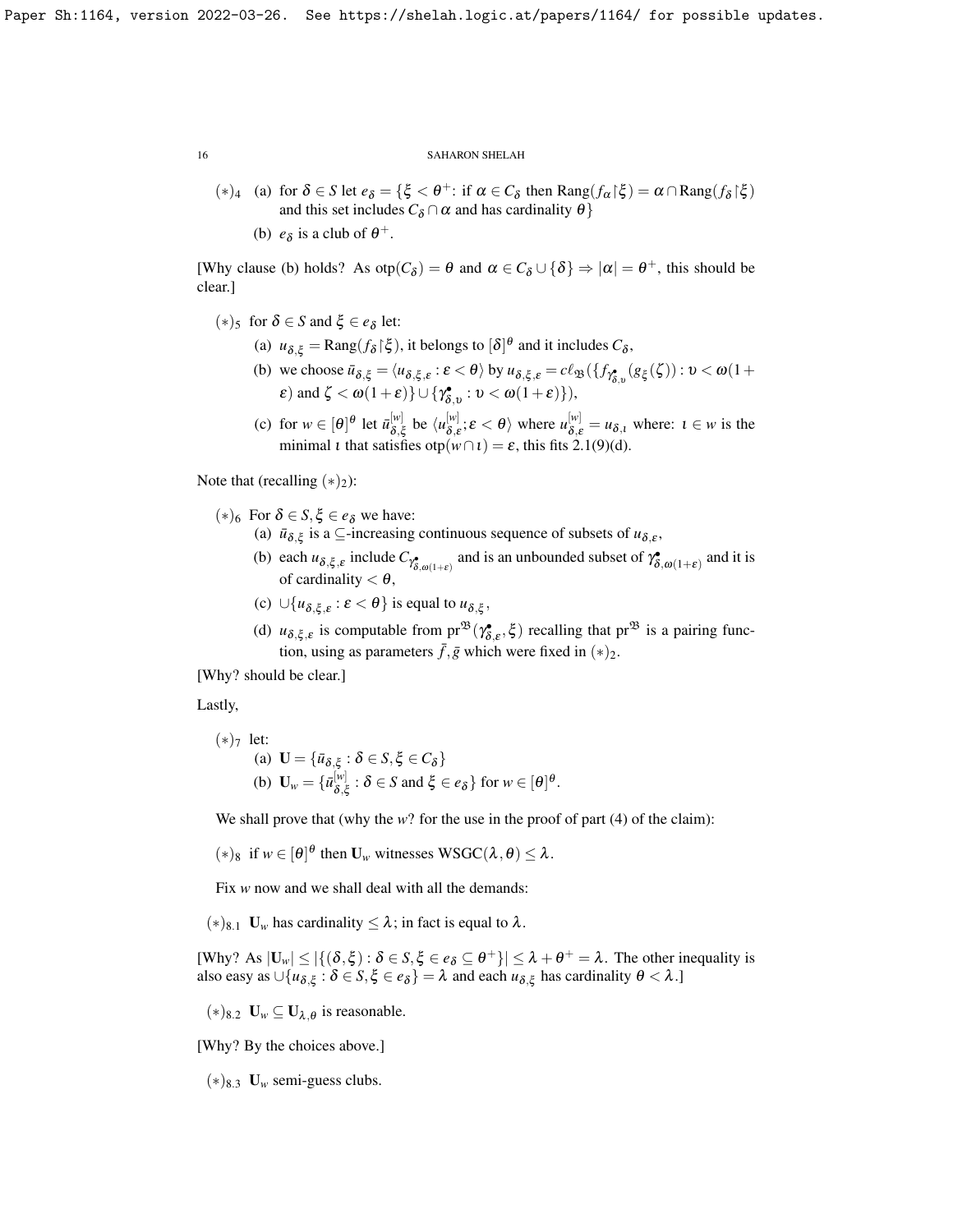[Why? Let  $M$  and  $A$  be as in Definition [2.1\(](#page-10-1)3B)(a)'; without loss of generality  $M$  expand B and let  $M^+$  be the expansion of *M* by the relation  $\lt^{M^+}$ , the order of the ordinals  $\lt \lambda$ and  $P^{M^+} = A$ , and let  $E := \{ \delta < \lambda : M^+ \mid \delta \prec M^+ \}$ , clearly *E* is a club of  $\lambda$ . By the choice of  $\overline{C}$  there is  $\delta \in S$  such that  $C_{\delta} \subseteq E$  (hence  $\delta \in E$ ). Note that if  $\alpha \in C_{\delta}$  then  $A \cap \alpha$  is unbounded in  $\alpha$ .

Now recall that  $M \upharpoonright \delta \prec M$ ,  $\langle u_{\delta,\xi} : \xi \in e_{\delta} \rangle$  is ⊆-increasing continuous with union  $\delta$ , each  $u_{\delta,\xi}$  is of cardinality  $\leq \theta$  and  $e_{\delta}$  is a club of  $\theta^+$  hence  $e = {\xi \in e_{\delta} : M^+ | u_{\delta,\xi} \prec M^+ }$ is a club of  $\theta^+$ . So if  $\xi \in e$  then  $A \cap u_{\delta,\xi}$  is unbounded in  $u_{\delta,\xi}$ . Now choose  $\xi \in e$ , so  $\bar{u} = \bar{u}_{\delta,\xi}$  is as required.]

 $(*)_{8.4}$  U is weakly bounded.

[Why? Just think, recalling  $(*)_1$  and Definition [2.1\(](#page-10-1)8), that is, note that  $\langle C_\delta \cap \alpha : \delta \in S^+ \rangle$ has cardinality  $\leq \theta^+$  for each  $\alpha < \lambda$  because  $\beta \in C_{\delta_1} \cap C_{\delta_2} \Rightarrow C_{\delta_1} \cap \beta = C_{\delta_2} \cap \beta$  and  $\delta > \alpha \Rightarrow \sup(C_{\delta} \cap \alpha) \in C_{\delta}$ , anyhow below we shall get more.]

(∗)<sup>9</sup> U is bounded hence CSGC( $λ$ ,  $θ$ ) holds, in fact:

(a) if 
$$
u_1 = u_{\delta_1, \xi_1, \epsilon_1}, u_2 = u_{\delta_2, \xi_2, \epsilon_2}
$$
 and  $pr(\gamma^{\bullet}_{\delta_1, \epsilon_1}, \xi_1) = pr(\gamma^{\bullet}_{\delta_2, \epsilon_2}, \xi_2)$  then:  
\n(a)  $\langle \gamma^{\bullet}_{\delta_1, \epsilon} : \epsilon \leq \epsilon_1 \rangle = \langle \gamma^{\bullet}_{\delta_2, \epsilon} : \epsilon \leq \epsilon_2 \rangle$   
\n(b)  $pr(\gamma^{\bullet}_{\delta, \epsilon}, \xi_1) < \gamma^{\bullet}_{\delta, \epsilon+1}$ .

[Why? Clause (a) holds by  $(*)_6(d)$  and clause (b) by  $(*)_1(h)$ .]

We have finished proving  $\lambda = \text{CSGC}(\lambda, \theta)$ , and even  $\text{CSGC}(\lambda, \theta, \mathfrak{B})$ , that is clause (A) of part (1).

Clause (B): Fix a stationary  $S \subseteq S_{\theta}^{\theta^+}$  which belongs to  $\check{I}_{\theta}[\theta^+]$ , see Def [0.7.](#page-4-0) By [0.8](#page-4-1) we can choose  $\langle \zeta_{\xi,\varepsilon} : \varepsilon < \theta \rangle$  for  $\xi \in S$  such that for any such  $\xi \in S, \langle \zeta_{\xi,\varepsilon} : \varepsilon < \theta \rangle$  is increasing continuous with limit  $\xi$  and  $(\zeta_{\xi_1,\varepsilon+1} = \zeta_{\xi_2,\varepsilon+1}) \wedge (v \le \varepsilon) \Rightarrow \zeta_{\xi_1,v} = \zeta_{\xi_2,v}$  (and more). Without loss of generality this is  $\overline{C} = \langle C_\alpha : \alpha < \lambda \rangle$  such that if  $\xi \in S$ ,  $\varepsilon < \theta$  then for some  $\alpha < \zeta_{\xi,\varepsilon}$  we have  $\{\zeta_{\xi,i} : i \leq \varepsilon\} = C_\alpha$  and for  $\overline{u} \in U$  such that  $\zeta = \sup(\bigcup_{\varepsilon} u_{\varepsilon})$  we require that  $\alpha \in u_{\varepsilon+1}$  (and  $\overline{C}$  definable in  $\mathfrak{B}$ ).

Now in the proof of clause (A) of part (1) we choose  $\bar{f}, \bar{g}$  as in  $(*)_3$  but in addition  $\bar{g} = \langle g_\alpha : \alpha \in [\theta, \theta^+] \rangle$  satisfies that: if  $\alpha = \zeta_{\xi, \varepsilon}, \varepsilon$  a limit ordinal then  $g_\alpha$  is computable from  $\langle g_{\beta} : \beta \in {\{\zeta_{\xi,l} : l < \varepsilon\}}\rangle$  e.g. as follows: for  $l < \theta$  let  $W_{\alpha}^l = {\gamma < \alpha :}$  for some  $\beta \in$  $\{\zeta_{\xi,e}: e < \varepsilon\}$  we have  $g_\beta(\gamma) < \iota$  and then define  $g_\alpha^{\iota}$  by induction on  $\iota < \theta$  such that:

- (\*) (a)  $g^l_\alpha$  is a function from  $W^l_\alpha$  onto some ordinal  $<\theta$ .
	- (b)  $g^i_{\alpha}$  is increasing with *t*.
	- (c)  $g_{\alpha}^l$   $\vert (W_{\alpha}^l \setminus \bigcup \{W_{\alpha}^j : j < i \})$  is order preserving.

Also we can restrict ourselves to  $\xi \in S$  such that  $u_{\delta, \xi}$  is closed under pr. Then we can restrict ourselves to  $(w, \delta, \xi)$  such that  $\varepsilon_1 < \varepsilon_2 \in w \Rightarrow \text{pr}(\gamma^{\bullet}_{\delta, \varepsilon_1}, \zeta_{\xi, \varepsilon_1}) \in u_{\delta, \xi, \varepsilon_2}$ .

## Clause (C): Easy but we elaborate.

We are assuming  $\lambda = \lambda^{\theta}$ ,  $\theta = cf(\theta)$ ; so  $\mathbf{U} = \mathbf{U}_{\lambda,\theta}$  is trivially a subset of  $\mathbf{U}_{\lambda,\theta}$  of cardinality  $\lambda$  and let *F* be a one-to-one function from  $\{\overline{u} | \varepsilon : \overline{u} \in U \text{ and } \varepsilon < \theta\}$ , clearly exist. Let *M* be a model with universe  $\lambda$  and we have to find  $\bar{u}$  as promised. Toward this we choose  $u_{\varepsilon}$  by induction on  $\varepsilon$  as follow:

- (a)  $u_{\varepsilon}$  is a subset of  $\lambda$  of cardinality  $< \theta$ ,
- (b)  $u_{\varepsilon} = c\ell(u_{\varepsilon}, M)$  and has no last member,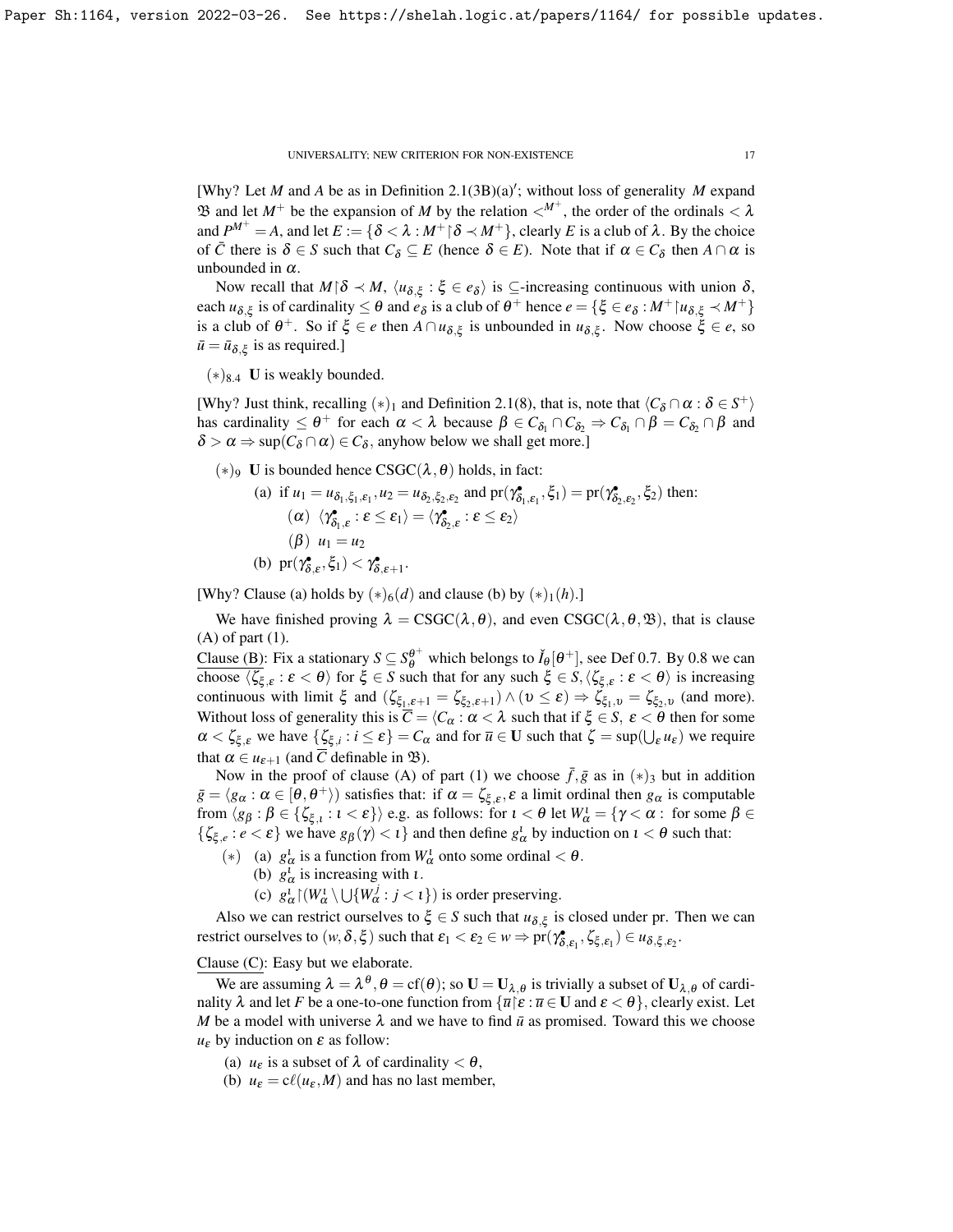(c) if  $\varepsilon = \zeta + 1$  then some  $\alpha \in A \setminus \sup(u_{\zeta})$  belongs to  $u_{\varepsilon}$ ,

(d) if  $\varepsilon$  is a limit ordinal then  $u_{\varepsilon} = \bigcup \{ u_{\zeta} : \zeta < \varepsilon \}$ 

(e) If  $\varepsilon = \zeta + 1$  then  $F(\overline{u}|\varepsilon) \in u_{\varepsilon}$ .

There is no problem to carry the induction and  $\langle u_{\varepsilon} : \varepsilon < \theta \rangle$  is as required.

Clause (D) Recall that  $\mathscr{S} \subseteq \{w \subseteq \lambda : \text{otp}(w) = \theta\}$  and more by our assumption. For each  $w \in \mathscr{S}$  let  $\bar{u}_w$  be  $\langle u_{w,\varepsilon} : \varepsilon < \theta \rangle$  were  $u_{w,\varepsilon} = {\alpha \in W : \text{otp}(w \cap \alpha) < \omega(1+\varepsilon)} \cup \varepsilon$ . Now let  $U = {\bar{u}_w : w \in \mathscr{S}}$ , it suffice to prove that U witness  $MGC(\lambda, \theta) = \lambda$ .

Clearly most demands hold: U is a subset of  $U_{\lambda,\theta}$  of cardinality  $\lambda$ , and for each  $\bar{u} \in U$ the sequence  $\langle \sup(u_{\varepsilon} ) : \varepsilon < \theta \rangle$  is increasing. The main point is, to be given *M*,*A* as in clause (a) of Def [2.1\(](#page-10-1)3) and to prove that sub-clauses  $(\alpha)$ ,  $(\beta)$  there hold.

Let  $M^+$  be an expansion of M by the order  $\langle M^+$  of the ordinals  $\langle \lambda, R^{M^+} = A$ , pr and let  $E = \{\delta \langle \lambda : M^+ | \delta \prec M^+ \rangle\}$ , clearly it is a club of  $\lambda$ . Now there is no harm in replacing *A* by a smaller sub-set so let  $A' = \{ \alpha \in A : \alpha = \min(A \setminus \beta) \text{ for some } \beta \in E \}.$  Clearly  $A' \in [\lambda]^{\lambda}$  so by the choice of  $\mathscr S$  there is  $w \in \mathscr S$  such that  $w \cap A$  has cardinality  $\theta$ .

Now  $\bar{u}_w \in \mathbf{U}$  is as required.

Clause E:

By [\[She93a\]](#page-23-19) there is a stationary  $\mathscr{A} \subseteq [\lambda]^\theta$  of cardinality  $\lambda$ , see details in the proof of part (3). Now for each  $w \in \mathcal{S}$  let  $\mathcal{A}_w = \{v \in \mathcal{A} : w \subseteq v\}$ , so it is non-empty. Now for each *w*  $\in \mathcal{S}$  let  $\langle \alpha_{w,\varepsilon} : \varepsilon < \theta \rangle$  list the members of *w* in increasing order. Also for each such pair  $(w, v)$  let  $\bar{u}_{w, v} = \langle u_{w, v, \varepsilon} : \varepsilon < \theta \rangle$  be such that:

- (a)  $u_{w,v,\varepsilon}$  is a subset of *v* of cardinality  $< \theta$ ,
- (b)  $u_{w,v,\varepsilon}$  is increasing continuous with  $\varepsilon$ ,
- (c)  $u_{w,v,\varepsilon}$  includes  $\{\alpha_{w,\zeta} : \zeta < \omega(1+\varepsilon)\}\$ if  $\theta > \aleph_0$  and is  $\{\alpha_{w,\zeta} : \zeta < 1+\varepsilon\},\$
- (d)  $u_{w,v,\varepsilon}$  is included in  $\cup \{\alpha_{w,\zeta} : \zeta < \omega(1+\varepsilon)\}\$
- (e)  $\bigcup \{u_{w,v,\varepsilon} : \sigma < \theta\} = v \cap \bigcup \{\alpha_{w,\varepsilon} : \varepsilon < \theta\}$

Lastly we define U as the set  $\{\bar{u}_{w,v}: w \in \mathscr{S}, v \in \mathscr{A}_w\}$ ; so it suffice to prove that U witnesses  $MGC_D(\lambda, \theta) = \lambda$ ; this is as in previous cases.

2) As in [\[She94,](#page-23-23) Ch.III], and anyhow not used .

3) By [\[She96\]](#page-23-24) there is  $\mathscr S$  such that:

- $(*)_1$  (a)  $\mathscr{S} \subseteq [\lambda]^\theta$  has cardinality  $\lambda$ 
	- (b)  $\mathscr S$  is stationary, i.e. for every model  $M_*$  with universe  $\lambda$  and vocabulary  $\leq \theta$ there is  $w \in \mathcal{S}$  such that  $M_*\,w \prec M_*$ .

Now as we can increase  $\mathscr{S}$ , without loss of generality :

 $(*)_2$   $\mathscr{S} \cap [\alpha]^\theta$  is a stationary subset of  $[\alpha]^\theta$  for every  $\alpha \leq \lambda$ .

We continue as in the proof of part (1), maybe details will be given in  $[S^+]$  $[S^+]$  and anyhow this will not be used here.

4) Let  $U \subseteq U_{\lambda,\theta}$  medium guess clubs,

Now clause (a) follows by [2.1\(](#page-10-1)3)(b).

For clause (b), for  $\overline{u} \in U_1$ , let  $\langle \alpha_{u,\varepsilon} : \varepsilon < \theta \rangle$  list  $\bigcup_{\varepsilon} u_{\varepsilon}$  and for each  $\overline{u}$  and increasing  $g \in {}^{\theta} \theta$  we define  $w_{\overline{u},\varepsilon}^g$  by induction on  $\varepsilon < \theta$  as follows. For  $\varepsilon = 0$  let  $w_{\overline{u},\varepsilon}^g = c\ell_{\mathfrak{B}}(\theta)$ , for  $\varepsilon$  limit let  $w_{\overline{u},\varepsilon} = \bigcup \{w_{\overline{u},\zeta} : \zeta < \varepsilon\}$ , so let  $\varepsilon = \zeta + 1$ . Let  $\iota < \theta$  be minimal  $\geq g(\zeta), \varepsilon$ , such that  $\sup(w^g_{\overline{u}})$  $\frac{g}{\overline{u},\zeta}$   $\leq$  sup $\{\alpha_{\overline{u},\iota(1)} : \iota(1) < i\}$  and let  $w_{\overline{u},\varepsilon}^g = c\ell_{\mathfrak{B}}(\{\alpha_{\overline{u},\iota(1)} : \iota(1) < i\})$ . Lastly let  $\mathscr{F} \subseteq \{g \in \overset{\theta}{\theta} \text{ is increasing}\}\$  be  $\lt_{J_{\theta}^{\text{bd}}}$  -unbounded of cardinality  $\mathfrak{b}_{\theta}$  and let  $\mathbf{U} = \{\langle \overline{w}_{\overline{u},\varepsilon}^g :$  $\mathcal{E} < \theta$ ):  $g \in \mathcal{F}$  and  $\overline{u} \in U_1$ . Now check.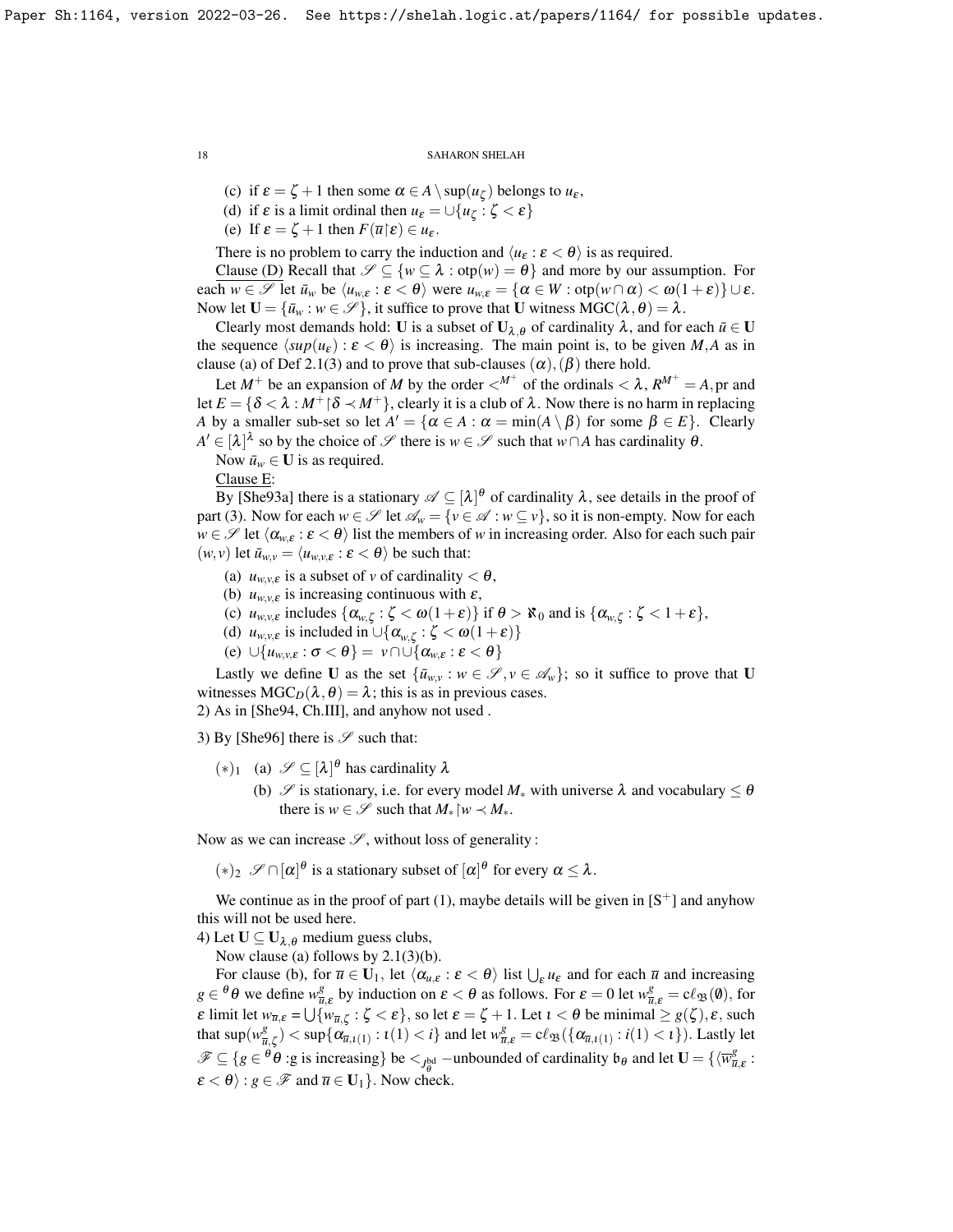5), 6) Combine things above.  $\Box_{2,4}$  $\Box_{2,4}$  $\Box_{2,4}$ 

**Discussion 2.6.** Assume  $\lambda > \theta \ge \sigma = cf(\sigma)$ ,  $(2^{\sigma} > \lambda \text{ in the interesting case})$ . Let  $U_{\lambda,\theta,\sigma} =$  $\{\bar{u} : \bar{u} = \langle u_{\varepsilon} : \varepsilon < \sigma \rangle \text{ is } \subseteq \text{-increasing and } u_{\varepsilon} \in [\lambda]^{\theta}\}\$  and repeat the definition. Of doubtful help, otherwise  $(\theta^{++}, \theta^+, \theta)$  would have helped.

<span id="page-18-1"></span>**Theorem 2.7.** *1*) Assume  $\lambda = cf(\lambda) > \theta = cf(\theta), D = [\theta]^{\theta}, AGC_D(\lambda, \theta) = \lambda$  and  $\theta_{\theta} > \lambda$ . *<u>Then</u>*  $\lambda \notin \text{Univ}(T_{\text{ceq}})$ *; moreover,*  $\text{univ}_{T_{\text{ceq}}}(\lambda) \geq \mathfrak{b}_{\theta}$ *. 1A) In part (1) we can replace*  $AGC_D(\lambda, \theta)$  *by*  $MGC(\lambda, \theta)$ *. 2)* If  $\lambda = cf(\lambda) > \theta = cf(\theta)$  and  $\int^8 \text{FGC}(\lambda, \theta) = \lambda$  $\int^8 \text{FGC}(\lambda, \theta) = \lambda$  $\int^8 \text{FGC}(\lambda, \theta) = \lambda$  and  $\chi = \mathfrak{d}_{\theta} > \lambda$  or just  $cf(\theta, \leq_D) \geq$  $\chi > \lambda$ *, then* univ<sub>Tceq</sub> ( $\lambda$ )  $\geq \chi$ . *3)* If D is a uniform filter on  $\theta$ ,  $(^{\theta}\theta, <_{D})$  is  $(<\chi$ )-directed and  $\chi > \lambda$ , FGC<sub>D</sub>( $\lambda$ ,  $\theta$ ) =  $\lambda$ 

*then* univ<sub>Tceq</sub> ( $\lambda$ )  $\geq \chi$ .

*Remark* 2.8*.* 1) The Claim [2.11](#page-20-0) below shows that we cannot weaken the assumption on *T* too much.

2) Note that the above works also for  $\theta = \aleph_0$ . 3) See more in  $[S^+]$  $[S^+]$ .

*Proof.* 1) So let  $(T = T_{\text{ceq}} \text{ and})$ :

- $(*)_0$   $\mathfrak B$  is as in Definition [2.1,](#page-10-1) such that:
	- (a)  $\mathfrak{B}$  has universe  $\lambda$ ,
	- (b)  $\tau_{\mathfrak{B}}$ , the vocabulary of  $\mathfrak{B}$ , is countable,
	- (c)  $\mathfrak B$  has a pairing function pr :  $\lambda \times \lambda \rightarrow \lambda$  i.e., a one-to-one 2-*place* function from  $\lambda$  into  $\lambda$  and  $pr_1$  and  $pr_2$  its inverses.
- (\*)<sub>1</sub> assume  $\alpha$ <sub>\*</sub> < b<sub>θ</sub> and  $M^*_{\alpha}$  ∈ EC<sub>*T*</sub>( $\lambda$ !) for  $\alpha$  <  $\alpha$ <sub>\*</sub>; it suffices to find  $N \in$  EC<sub>*T*ceq</sub>( $\lambda$ !)</sub> not embeddable into  $M^*_{\alpha}$  for every  $\alpha < \alpha_*$
- (\*)<sub>2</sub> let  $\mathbf{U} \subseteq \mathbf{U}_{\lambda,\theta}$  witness  $\text{AGC}_D(\lambda,\theta,\mathfrak{B}) = \lambda$  or just  $\text{MGC}_D(\lambda,\theta,\mathfrak{B}) = \lambda$ .

[Why? Is there such U? by the assumption of the theorem and apply [2.2\(](#page-12-0)5).]

- $(*)_3$  for  $\bar{u} \in \mathbf{U}, \alpha < \alpha_*$  and  $d \in P^{M^*_{\alpha}}$  we define the set  $E_{\bar{u},d,\alpha}$ ; clearly is a club of  $\theta$ , as follows:
	- $E_{\bar{u},d,\alpha} = \{ \varepsilon < \theta : \varepsilon \text{ is a limit ordinal such that } u_{\varepsilon} \text{ is closed inside } \cup \{u_{\zeta} : \xi \in \mathbb{R} \}$  $\zeta < \theta$ } under the functions of  $M^*_{\alpha}$  and the function  $F^{M^*_{\alpha}}(-,d)$ , or just if  $a \in u_{\varepsilon}, b \in \cup$  $\bigcup_{\zeta < \theta} u_{\zeta}$  and  $M_{\alpha}^* \models ``F^{M_{\alpha}^*}(a, d) = b"$  then  $b \in \text{sup}(u_{\varepsilon})$ .

So  $\mathscr{E} = \{E_{\bar{u},d,\alpha} : \bar{u} \in \mathbf{U}, \alpha < \alpha_* \text{ and } d \in P^{M^*_{\alpha}}\}$  is a set of clubs of  $\theta$  of cardinality  $\leq$  $|\mathbf{U}|+|\alpha_*|+|P^M\bullet| < \mathfrak{b}_{\theta}$ . Hence,

(\*)<sub>3.1</sub> there is an increasing function *g* :  $\theta \to \theta$  such that (∀*E* ∈ *E*°)(∀<sup>∞</sup>*ε* <  $\theta$ )(*g*(*ε*) >  $suc_E(\varepsilon)$ ).

Now we can construct  $N = N_g \in EC_T(\lambda!)$  such that:

(∗)<sub>4</sub> (a)  $P<sup>N</sup> = {3β : β < λ}$  hence  $Q<sup>N</sup> = {3β + 1,3β + 2 : β < λ}$ (b) if  $\alpha = 3\beta + 1 < \lambda$  (hence  $\alpha \in Q^N$ ) then  $\alpha = \min(\alpha / E^N)$ 

<span id="page-18-0"></span><sup>&</sup>lt;sup>8</sup> Recall that this means that  $D = \{\theta\}$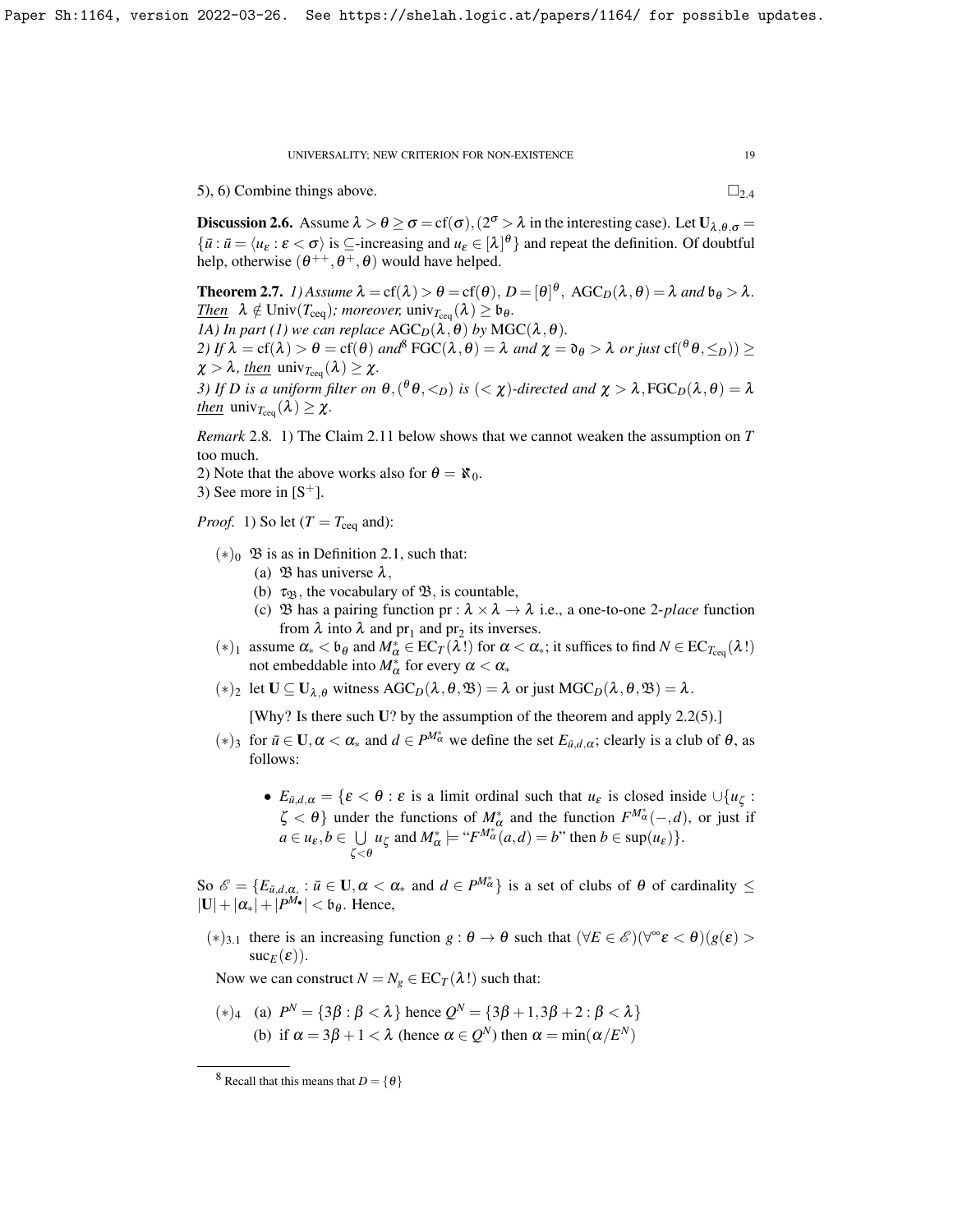(c) if 
$$
\bar{u} \in U
$$
 then for some  $\alpha(\bar{u}) = \alpha_{\bar{u},g} \in P^N$  we have: if  $\beta \in (u_{\varepsilon+1} \setminus u_{\varepsilon}) \cap Q^N$   
and  $(\beta/E^N) \cap u_{\varepsilon} = \emptyset$  but  $v < \theta \Rightarrow (\beta/E^N) \cap \sup(\bigcup_{\zeta < \theta} u_{\zeta}) \nsubseteq \sup(u_v)$  then  
 $F^N(\beta, \alpha(\bar{u})) \in \sup(\bigcup_{\zeta < \theta} u_{\zeta}) \setminus \sup(u_{g(\varepsilon+1)})$ .

Now toward contradiction assume that:

(\*)<sub>5</sub> *f* embeds  $N_g$  into  $M^*_{\alpha}$  and  $\alpha < \alpha_*$ .

Let  $N_g^+ = (N_g, \langle N_g^+ \rangle)$  where  $\langle N_g^+ = \{(\alpha, \beta) : \alpha < \beta < \lambda\}$  and let  $M_\bullet$  be a model with universe  $\lambda$  expanding  $M^*_{\alpha}$  and (a renaming of)  $N^+_{g}$ ; (that is  $\tau(M_{\bullet})$  contains also a disjoint copy  $\tau'$  of  $\tau(N_g^+)$  such that the restriction of  $M_{\bullet}$  to  $\tau'$  is the suitable copy of  $N_g^+$ ).

Also we have  $f = G^{M_*}$  for some unary function symbol  $G \in \tau(M_{\bullet})$  and  $M_{\bullet}$  has Skolem functions and  $\tau(M_{\bullet})$  is countable and expand  $\mathfrak{B}$ .

\n- (\*)<sub>6</sub> (a) Let 
$$
E = \{ \delta < \lambda : M_{\bullet} | \delta < M_{\bullet} \}
$$
, so a club of  $\lambda$ ,
\n- (b) Let  $H : \lambda \to \lambda$  be  $H(\alpha) = \text{succ}_E(\alpha)$ ,
\n- (c) Let  $M_* = (M_{\bullet}, H)$ .
\n- (\*)<sub>7</sub> Let  $A = \{ \text{pr}^{\mathfrak{B}}(3\beta + 1, f(3\beta + 1)) : \beta < \lambda \}$ .
\n

As *f* is a one-to-one function from  $\lambda$  to  $\lambda$  necessarily  $A \in [\lambda]^{\lambda}$ . By the choice of **U** and of *D* as  $[\theta]^\theta$  there is  $\bar{u}$  such that:

- $(*)_8$  (a)  $\bar{u} \in U$ ,
	- (b) if  $\varepsilon < \theta$  then  $u_{\delta} = c\ell(u_{\varepsilon}, \mathfrak{B}),$
	- (c)  $c\ell(u_{\varepsilon}, M_*) \subseteq \sup(u_{\varepsilon})$ , and (essentially follows)  $M_{\bullet} \restriction \sup(u_{\varepsilon}) \prec M_{\bullet}$ ,
	- (d) the set  $v = \{ \varepsilon < \theta : A \cap u_{\varepsilon+1} \setminus \sup(u_{\varepsilon}) \neq \emptyset \}$  has cardinality  $\theta$ ,
	- (e)  $M_* \upharpoonright \bigcup$  $\bigcup_{\varepsilon < \theta} u_{\varepsilon} \prec M_*,$  (not used when we assume only  $\text{MGC}(\lambda, \theta) = \lambda$ ),

Now let  $d = f(\alpha_{\bar{u},g})$ , so it is a member of  $P^{M^*_{\alpha}}$ , and

(\*)<sub>9</sub> if  $\varepsilon \in \nu$  then for some  $a = a_{\varepsilon} \in u_{\varepsilon+1} \setminus \sup(u_{\varepsilon})$  we have  $a_{\varepsilon} \in A$ ,

\n- (\*)<sub>10</sub> (a) for 
$$
\varepsilon \in v
$$
 let  $a_{\varepsilon} = \text{pr}^{\mathfrak{B}}(\beta_{\varepsilon}, f(\beta_{\varepsilon}))$ , so  $\beta_{\varepsilon} \in \{3\gamma + 1 : \gamma < \lambda\}$ ,
\n- (b) Let  $v_1 = \{\varepsilon \in v : g(\varepsilon) > \text{suc}_{E(\overline{u}, d, \alpha)}(\varepsilon)\}$ ,
\n- (c) For  $\varepsilon < \theta$  let  $\zeta_{\varepsilon} = \text{suc}_{E(\overline{u}, d, \alpha)}(\varepsilon)$ ,
\n

 $(*)_{11} \ v_1 \in [v]^\theta,$ 

[Why? Because  $v \in [\theta]^\theta$  and the choice of *f* (here the use of  $\mathfrak{b}_\theta$  matters.)]

Now,

 $\boxplus$  Assume  $\varepsilon \in v_1$ ,

$$
\bullet_1 \ \ a_{\varepsilon} \in u_{\varepsilon+1} \setminus u_{\varepsilon},
$$

[Why? by the choice of  $a_{\varepsilon}$ .]

•2 if  $\zeta < \theta$  then sup $(u_{\zeta})$  is closed under  $x + 1$  so a limit ordinal and  $f^{-1}$ ; that is,  $\forall \beta < \lambda \left[\beta < \sup(u_{\varepsilon}) \right] \Longleftrightarrow f(\beta) < \sup(e_{\varepsilon})$ 

[Why? As  $c\ell(\sup(u_{\varepsilon}), M_*) \subseteq \sup(u_{\varepsilon})$  by  $(*)_8(c)$ .]

 $\bullet_3$   $\beta_{\varepsilon} \in u_{\varepsilon+1} \setminus \sup(u_{\varepsilon})$  and  $f(\beta_{\varepsilon}) \in u_{\varepsilon+1} \setminus \sup(u_{\varepsilon})$ ,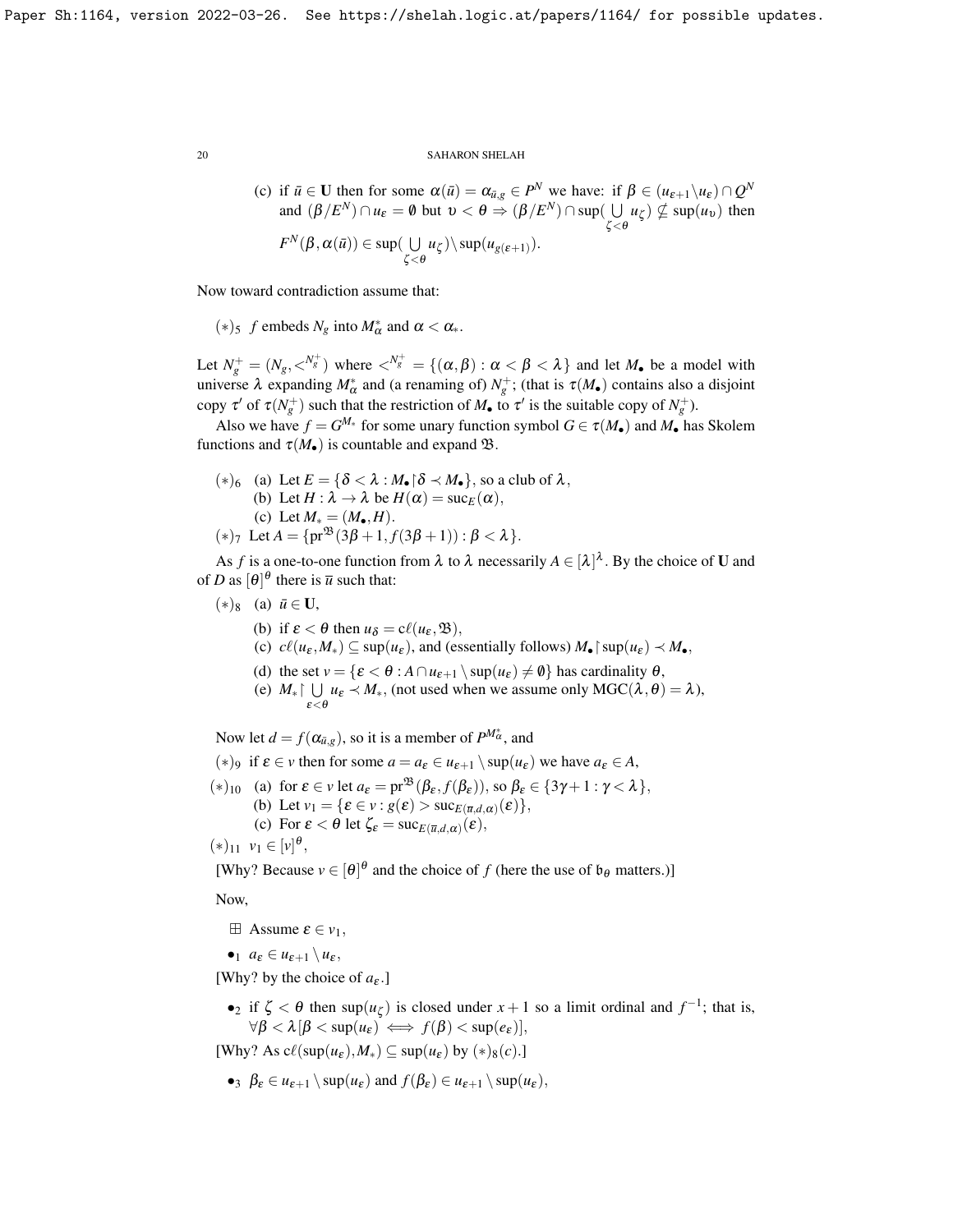[Why? As  $\beta_{\varepsilon} = \text{pr}_1^{\mathfrak{B}}(a_{\varepsilon}), f(\beta_{\varepsilon}) = \text{pr}_2^{\mathfrak{B}}(a_{\varepsilon})$  and  $a_{\varepsilon} \in u_{\varepsilon+1}$  by  $\bullet_1$  (and  $u_{\varepsilon+1} = c\ell_{\mathfrak{B}}(u_{\varepsilon+1})$ ) by  $(*)_8(b)$  we have  $\beta_{\varepsilon} \in u_{\varepsilon+1}$ ,  $f(\beta_{\varepsilon}) \in u_{\varepsilon+1}$ . Now,  $\beta_{\varepsilon} < \sup(u_{\varepsilon}) \iff f(\beta_{\varepsilon}) < \sup(u_{\varepsilon})$ by  $\bullet_2$  and  $(\beta_{\varepsilon}, f(\beta_{\varepsilon}) < \sup(u_{\varepsilon})) \Rightarrow a_{\varepsilon} = \text{pr}^{\mathfrak{B}}(\beta_{\varepsilon}, f(\beta_{\varepsilon})) \subseteq \sup(u_{\varepsilon+1})$ . But,  $a_{\varepsilon} \notin \sup(u_{\varepsilon})$ , together  $\beta_{\varepsilon}$ ,  $f(\beta_{\varepsilon}) \notin \sup(u_{\varepsilon})$  and we are done proving  $\bullet_3$ .]

 $\bullet_4$   $F^{M^*_{\alpha}}(f(\beta_{\varepsilon}),d) \notin [\zeta_{\varepsilon}, \sup(\bigcup_{\varepsilon} u_{\varepsilon}))$ ,

[Why? by the definition of  $E_{\bar{u},d,\alpha}$  in  $(*)_3$ .]

 $\bullet$ <sub>5</sub>  $F^{M_{\alpha}^*}(f(\beta_{\varepsilon}),d) = f(F^{N_g}(\beta_{\varepsilon},\alpha_{\overline{u},g})),$ 

[Why? As *f* embed  $N_g$  into  $M^*_{\alpha}$  and the choice of *d* as  $f(\alpha_{\overline{u},g}.)$ ]

•<sub>6</sub> 
$$
F^{N_g}(\beta_{\varepsilon}, \alpha_{\overline{u},g}) \in [\sup(u_{g(\varepsilon)}), \sup(\bigcup_{\zeta} u_{\zeta})],
$$

[Why? By the choice of  $N_g$ ,  $\alpha_{\overline{u},g}$  and  $\bullet_3$ .]

•
$$
\tau
$$
  $f(F^{N_g}(\beta_{\varepsilon}, \alpha_{\overline{u},g})) \in [\sup(u_{g(\varepsilon)}), \sup(\bigcup_{\zeta} u_{\zeta}))$ ,

[Why? By  $\bullet_2$  and  $\bullet_6$ .]

 $\bullet$ <sup>8</sup>  $f(F^{N_g}(\beta_\varepsilon, \alpha_{\overline{u},g})) \in [\sup(u_{\zeta(\varepsilon)}), \sup(\bigcup_{\zeta} u_{\zeta})]$  recalling  $\zeta(\varepsilon) = J_{\varepsilon} = \sup_{\zeta(\overline{u},d,\alpha)}(\varepsilon)$ , [Why? By  $\bullet_7$ , the definition of  $E_{\bar{u},d,\alpha}$  and the assumption on  $\varepsilon \in V_1$ .]

•9  $F^{M^*_{\alpha}}(f(\beta_*),d) \in [\zeta_{\varepsilon},(\sup(\bigcup_{\zeta} u_{\zeta}))],$ 

[Why? By  $\bullet_8$  and  $\bullet_5$ .]

But  $\bullet_4$  and  $\bullet_9$  are contradictory, so we are done proving part (1).

1A), 2), 3) Similarly to the proof of part (1) with some changes will be done in  $[S^+]$  $[S^+]$ .  $\square_{2.7}$  $\square_{2.7}$  $\square_{2.7}$ 

**Conjecture 2.9.** 1) Assume *T* (is countable complete first order) with the TP<sub>2</sub>. If  $\lambda > \theta >$  $\aleph_0$  are regular,  $\mathfrak{d}_{\theta} > \lambda$  and  $\mathfrak{d}_{\kappa} > \text{FGC}(\lambda, \theta)$  (maybe  $\theta$  inaccessible), then univ $\tau(\lambda) \geq \mathfrak{d}_{\kappa}$ . 2) Assume *T* (is countable complete first order) non-simple. If  $\lambda > \theta > \aleph_0$  are regular,  $\mathfrak{d}_{\theta} > \lambda$  and  $\mathfrak{d}_{\kappa} > \text{CFGC}(\lambda, \theta)$ , then univ<sub>*T*</sub>( $\lambda$ )  $\geq \mathfrak{d}_{\kappa}$ .

*Remark* 2.10*.* See hopefully [\[Shec\]](#page-23-15),  $[S^+]$  $[S^+]$ .

<span id="page-20-0"></span>**Claim 2.11.** Assume  $\mu = \mu^{<\mu} \le \theta = \text{cf}(\theta) < \lambda = \text{cf}(\lambda) < \chi = \chi^{\lambda}$ ,  $\lambda$  is strongly inacces*sible Mahlo and for transparency* GCH *holds in the interval*  $[\mu, \chi)$ *. For some*  $\mathbb{P}$ *:* 

- *(a)*  $\mathbb P$  *is a*  $( $\mu$ )$ -complete forcing of cardinality  $\chi$  neither collapsing any cardinal, *nor changing cofinalities*
- *(b)*  $(2^{\mu})^{\mathbf{V}[\mathbb{P}]} = \chi$
- *(c) in*  $V^{\mathbb{P}}$  *we have*  $\mathfrak{d}_{\partial} = \chi$  *for every inaccessible*  $\partial \in [\mu, \lambda)$ *,*
- *(d) in*  $V^{\mathbb{P}}$  *there is*  $\bar{\mathcal{P}}$  *as in* [1.5\(](#page-7-0)2),
- *(e)*  $T_{\text{ceq}}$  *has no universal member in*  $\lambda$  *moreover* univ $(\lambda, T_{\text{ceq}}) \geq \chi$
- *(f) the results of* [\[She90\]](#page-23-16) *holds, i.e. there is a universal random graph in* λ*, and see* [\[She21\]](#page-23-2)

*Remark* 2.12. Note that here the case " $\cup_{\varepsilon < \theta} u_{\varepsilon} \cap \sup(u_{\zeta})$  has cardinality  $\theta$ " does not arrise.

*Proof.* Our proof is based on the proof [\[She90\]](#page-23-16), but the quoted [\[Bau76\]](#page-23-25) has to be changed, see full proof in a work by Mark Poór and the author in preparation.

That is, we choose:

- (\*)  $\mathbb{P} = \mathbb{P}_3$ , where  $\langle \mathbb{P}_k, \mathbb{Q}_\ell : k \leq 3, \ell < 3 \rangle$  is an iteration and:
	- (A)  $\mathbb{Q}_0$  is adding  $\chi^2 \lambda$ -Cohen, so it satisfies:
		- $\bullet_1$  Q<sub>0</sub> is a ( $\lt \lambda$ )-complete forcing notion of cardinality  $\chi$ ,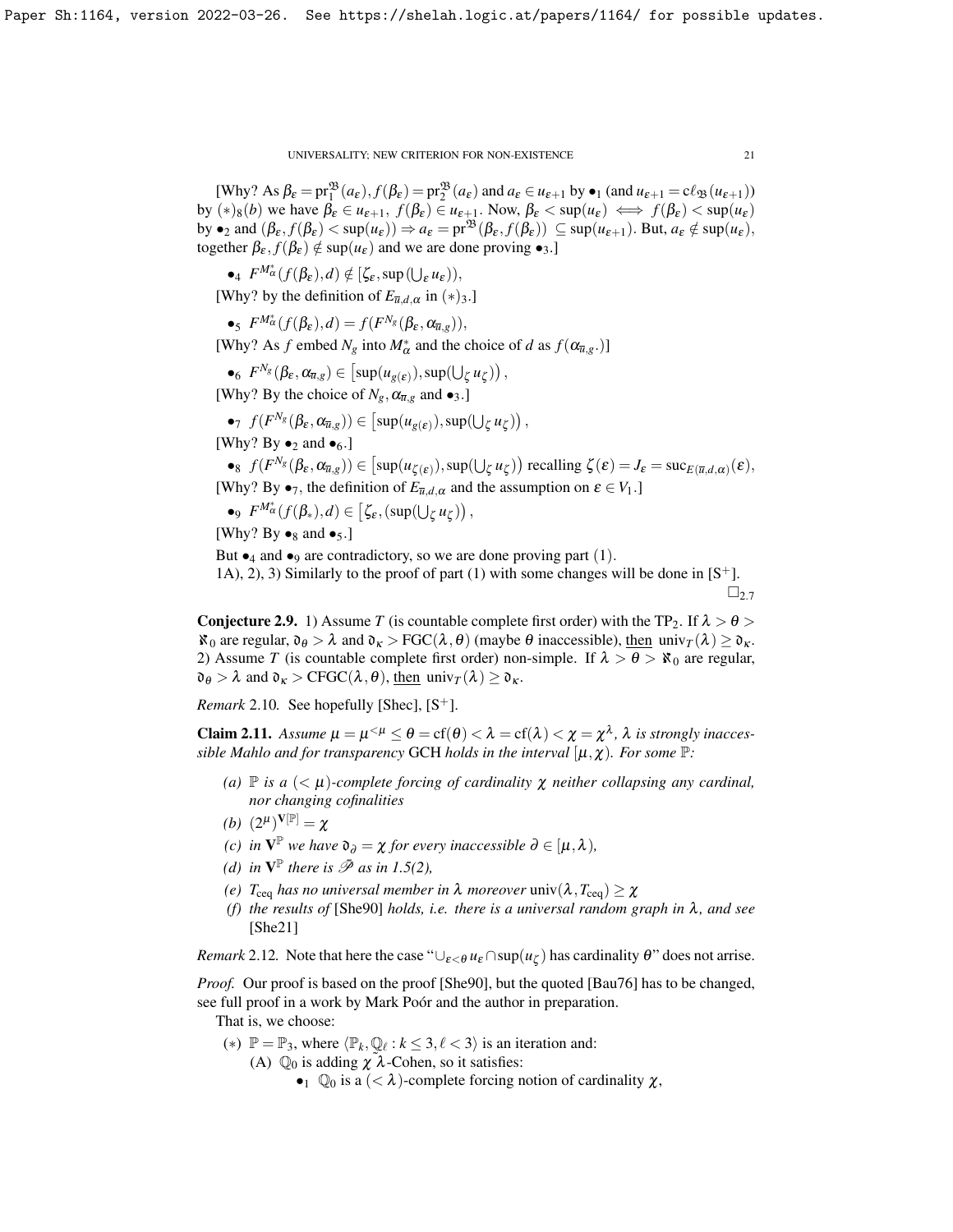- $\bullet_2$   $\mathbb{Q}_0$  neither collapse some cardinal nor change any cofinality (in fact is  $\lambda^+$ -cc),
- •3 in  $V^{\mathbb{Q}_0}$  there is a family  $\mathcal{A}_0$  of  $\chi$ -many subsets of  $\lambda$  each of cardinality  $\lambda$ , the intersection of any two having cardinality  $< \lambda$ ,
- (B) in  $\mathbf{V}^{\mathbb{Q}_0} = \mathbf{V}^{\mathbb{P}_1}$  the forcing notion  $\mathbb{Q}_1$  satisfies:
	- $\mathbb{Q}_1$  is a  $\left(\leq \mu\right)$ -complete  $\lambda$ -cc forcing notion of cardinality  $\chi$ , (yes,  $\lambda$ -cc not  $\lambda$ <sup>+</sup>-cc),
	- $\bullet_2$   $\mathbb{Q}_1$  does neither collapses some cardinal nor changes any cofinality,
	- •3 in  $V^{\mathbb{P}_2}$  there is a family  $\mathscr{A}_1$  of  $\chi$ -many subsets of  $\lambda$ , each of cardinality  $\lambda$ , the intersection of any two having cardinality  $\lt \mu$ ,
	- •4 in  $V^{\mathbb{P}_2}$  we have  $\mathfrak{d}_{\partial} = \chi$  for every weakly inaccessible  $\partial \in (\mu, \lambda)$ ,
- (C) in  $V^{\mathbb{P}_2}$  we have  $\mathbb{Q}_2$  which is  $( $\mu$ )-complete  $\mu^+$ -cc forcing notion, forcing$ that there is a universal graph of cardinality  $\lambda$ .

Now, why are there such  $\mathbb{Q}_{\ell}$ -s? For clause (A) use the forcing of adding  $\chi$   $\lambda$ -Cohens. For clause (B) we use  $\mathbb{Q}_1$  such that

- (\*)  $\mathbb{Q} = \mathbb{Q}'_1 \times \mathbb{Q}'_1$ : starting with  $(\mu, \lambda, \chi, \mathcal{A}_0)$  as above:
	- (a)  $\mathbb{Q}_1'$  is the product with Easton support of  $\langle \mathbb{Q}_{1,\theta} : \theta \in S \rangle$  where  $S = \{ \theta : \theta \in \mathbb{Q} \}$  $(\mu, \lambda)$  is an inaccessible non-Mahlo} and for  $\theta \in S$ ,  $\mathbb{Q}_{1,\theta}$  is the forcing adding χ many θ-Cohens,
	- (b)  $\mathbb{Q}_2^{\prime\prime}$  forces a refinement  $\mathcal{A}_1$  of  $\mathcal{A}_0$  to a family as required as in [\[Bau76\]](#page-23-25) but with Easton support; so each condition has cardinality  $\langle \lambda \rangle$  and has Easton support.

Now why clause  $(B) \bullet_{1}, \bullet_{2}, \bullet_{3}$  holds? As said above noting that [\[Bau76,](#page-23-25) 6.1] use full support while use Easton support

Lastly for clause (C) we apply [\[She90\]](#page-23-16).

Having constructed  $\mathbb{P} = \mathbb{P}_3$  we have to check that is is as required.

Now being  $\langle \langle \mu \rangle$ -complete, of cardinality  $\chi$ , pedantically of density  $\chi$ , is obvious by the properties of the  $\mathbb{Q}_\ell$ -s. Similarly concerning "no cardinal is collapsed and no cofinality changed", so clause (a) of Claim [2.11](#page-20-0) holds. Also forcing the existence of a universal graph of cardinality  $\lambda$  holds by the choice of  $\mathbb{Q}_2$ , so clause (f) of [2.11](#page-20-0) holds.

Next, clause (c) there saying  $\mathfrak{d}_{\partial} = \chi$  holds because it obviously holds in  $V^{\mathbb{P}_2}$  by the choice of  $\mathbb{Q}'_1$  and the later forcing preserve it because it satisfies the  $\mu^+$ -cc. Now, lastly, why clause (d) of [2.11](#page-20-0) holds? First, in  $V^{\mathbb{P}_1}$  we have GCH in the interval  $[\mu, \lambda)$  so there is such  $\bar{\mathcal{P}}$ , and  $\mathbb{P}_3/\mathbb{P}_1$  satisfies the  $\lambda$ -cc so the old clubs of  $\lambda$  are dense. and this continue to holds in  $V^{\mathbb{P}}$ . Hence the non-existence of a universal model of  $T_{\text{ceq}}$  in  $\lambda$ , (holds by [1.5\(](#page-7-0)2)).  $\square_{2.11}$  $\square_{2.11}$  $\square_{2.11}$ 

*Question* 2.13. 1) Can we for theories *T* satisfying  $NSOP_1 + TP_2$  get similar results? 2) Is  $T_{\text{ceq}}$  in some sense minimal non-simple in a suitable family of theories?

<span id="page-21-0"></span>Claim 2.14. *Assume*  $\lambda > \theta = cf(\theta) > \aleph_0$  *and*  $\lambda = \lambda^\theta$  *and*  $\mathbb P$  *is a*  $\theta$ *-cc forcing notion. 1)* In  $V^{\mathbb{P}}$  there is a reasonable strongly bounding  $U \subseteq U_{\lambda,\theta}$  of cardinality  $\lambda$  witnessing  $\lambda = FGC(\lambda, \theta, \mathfrak{B})$ 

2) Assume  $\mathbf{U} \subseteq \mathbf{U}_{\lambda,\theta}$  fully guess clubs <u>then</u> in  $\mathbf{V}^{\mathbb{P}}, \mathbf{U}$  still fully guess clubs. *3) In part (2), if* U *is reasonable/bounding/strongly bounding/weakly bounding in* V*, then so it is in*  $V^{\mathbb{P}}$ *.* 

*Remark* 2.15*.* 1) This showed help in consistency results. 2) Similarly for the other versions of guessing clubs from [2.1,](#page-10-1) but take care of what is *D*.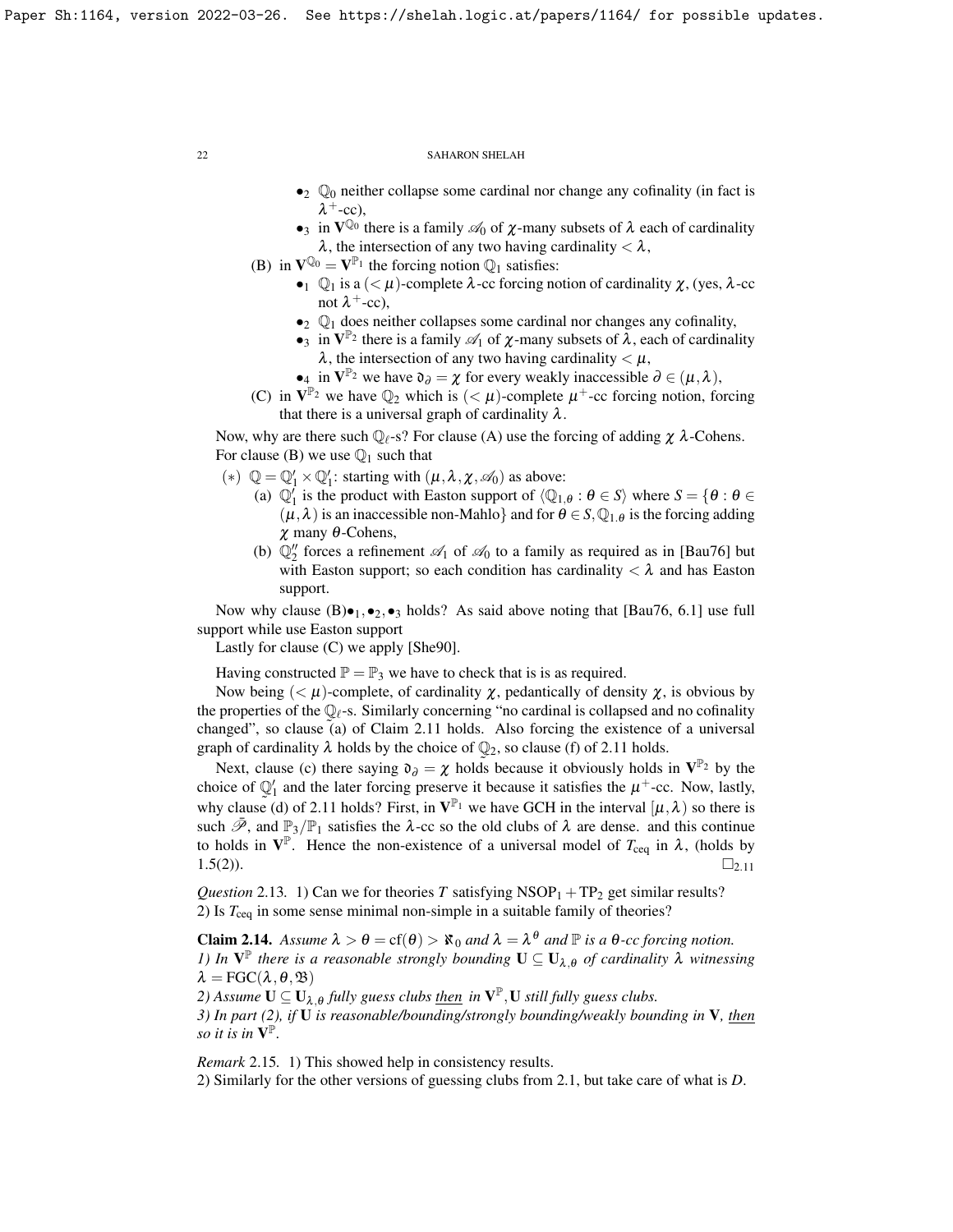3) In [2.14\(](#page-21-0)2) we can replace "fully guess clubs" by a slightly stronger version of "almost guess clubs" specifically, instead of one set *A* we have  $\sigma < \theta$  sets *A*. 4) Also In [2.14\(](#page-21-0)2) we can use versions with *D*-s.

*Proof.* Part (1) follows by parts (2),(3) because in V there is such U by [2.4\(](#page-12-2)1)(C). The point is:

- $(*)$   $(A) \Rightarrow (B)$  where:
	- (A) if  $\chi > \lambda$  and  $\{\mathfrak{B}, \mathbb{P}, \lambda\} \cup \{\varepsilon : \varepsilon \leq \theta\} \subseteq N \prec (\mathcal{H}(\chi), \in)$  and  $||N|| < \lambda$  and  $\mathbb{P}$ satisfies the  $\theta^+$ -cc where  $\Vdash_{\mathbb{P}}$  " $\mathfrak{B}$  a model with universe  $\lambda$  and vocabulary of cardinality  $\lt \theta$ " cardinality  $< \theta$ "
	- (B)  $\Vdash_{\mathbb{P}} \text{``$\mathcal{N} \cap \lambda = c\ell(|N|, \mathfrak{B})$ and $\mathfrak{B} \cap N$ is an elementary submodule of $\mathfrak{B}$.}$

 $\square_{2.14}$  $\square_{2.14}$  $\square_{2.14}$ 

**Definition 2.16.** Assuming  $\theta = cf(\theta) \le \lambda$  we let  $\mathfrak{d}_{\theta\lambda}^{\dagger}$  be the cofinality of the partial order  $(\mathscr{F}^\dagger_{\theta}$  $\vec{\theta}, \lambda, \leq^{\dagger}_{\theta}$  $\phi_{,\lambda}^{\dagger}$ ) where:

- $(*)_1$   $\mathscr{F}_{\theta}^{\dagger}$  $\theta_{\theta,\lambda}$  is the family of subsets of  $\theta$   $\theta$  of cardinality  $\leq \lambda$
- $(*)_2$  let ≤=≤ $\frac{1}{\theta}$  $\phi_{\theta,\lambda}$  is the following partial order on  $\mathscr{F}^{\dagger} \theta, \lambda$ : *F*<sub>1</sub> ≤ *F*<sub>2</sub> if  $(\forall f_1 \in F_1)(\exists f_2 \in F_2)[f_1 \leq f_2]$

The following was part of [2.7,](#page-18-1) maybe we shall return to it.

<span id="page-22-0"></span>Claim 2.17. *1)* If  $\lambda > \theta > \aleph_0$  are regular, FGC( $\lambda, \theta$ ) =  $\lambda$  and  $\theta_{\theta} > \lambda$  then univ( $\lambda, T_{\text{ceq}}$ ) ≥ d<sup>θ</sup> *.*

2) Above we can replace  $\mathfrak{d}_{\theta}$  by  $\mathfrak{d}_{\theta}^{\dagger}$ θ,λ

*Proof.* 1) Like the proof of part (1) of [2.7](#page-18-1) so we mainly note the changes.

- $(*)_1$  as above.
- (∗)<sub>2</sub> **U** ⊆ **U**<sub>λ,θ</sub> witness FGC(λ,θ) = λ.
- $(*)_3$  we let:
	- (a)  $M^+_{\alpha}$  is an expansion of  $M^*_{\alpha}$  by a pairing function and Skolem functions,
	- (b)  $\mathscr{Z} = \{ (\alpha, \bar{u}, d) : \alpha < \alpha_*, \cup_{\varepsilon < \theta} u_{\varepsilon} \text{ is closed under the function } F^{M^+_{\alpha}} \text{ and each } \varepsilon \leq \alpha_* \}$  $u_{\varepsilon}$  is closed under the functions of  $M_{\alpha}^{+}$ },
	- (c) for  $(\alpha, \bar{u}, d) \in \mathscr{L}$  let  $E_{\alpha, \bar{u}, d} = {\{\varepsilon < \theta : u_{\varepsilon} \text{ is closed under } F^{M^*_{\alpha}}(-, d)\}}$ ,
	- (d) above let  $g_{\alpha,\bar{u},d} \in {}^{\theta} \theta$  be such that  $g_{\alpha,\bar{u},d}(\varepsilon) = \min(E_{\alpha,\bar{u},d} \setminus (\varepsilon + 1)), g \in {}^{\theta} \theta$

Next choose  $g \in {}^{\theta} \theta$  not bounded by any well defined  $g_{\alpha, \bar{u}, d}$  Now we choose  $N = N_g$  as follows:

 $(*)_4$  we let

 $(a)$ , $(b)$  as above,

(c) for every  $\bar{u} \in U$  for some  $\alpha(\bar{u}) = \alpha_{\bar{u},v} \in P^N$  for every  $\varepsilon < \theta$  we have:

- $F^N(-,d)$  maps  $\cup_{\varepsilon < \theta} u_{\varepsilon}$  into itself
	- for  $\varepsilon < \theta$  we have:  $\varepsilon \in \nu$  iff there is  $a \in u_{\varepsilon+1} \setminus u_{\varepsilon}$  such that  $F^N(a,d) \notin$  $u_{\varepsilon+1}$ .

The rest is as in the proof of part (1) of [2.7.](#page-18-1)  $\square_{2,17}$  $\square_{2,17}$  $\square_{2,17}$